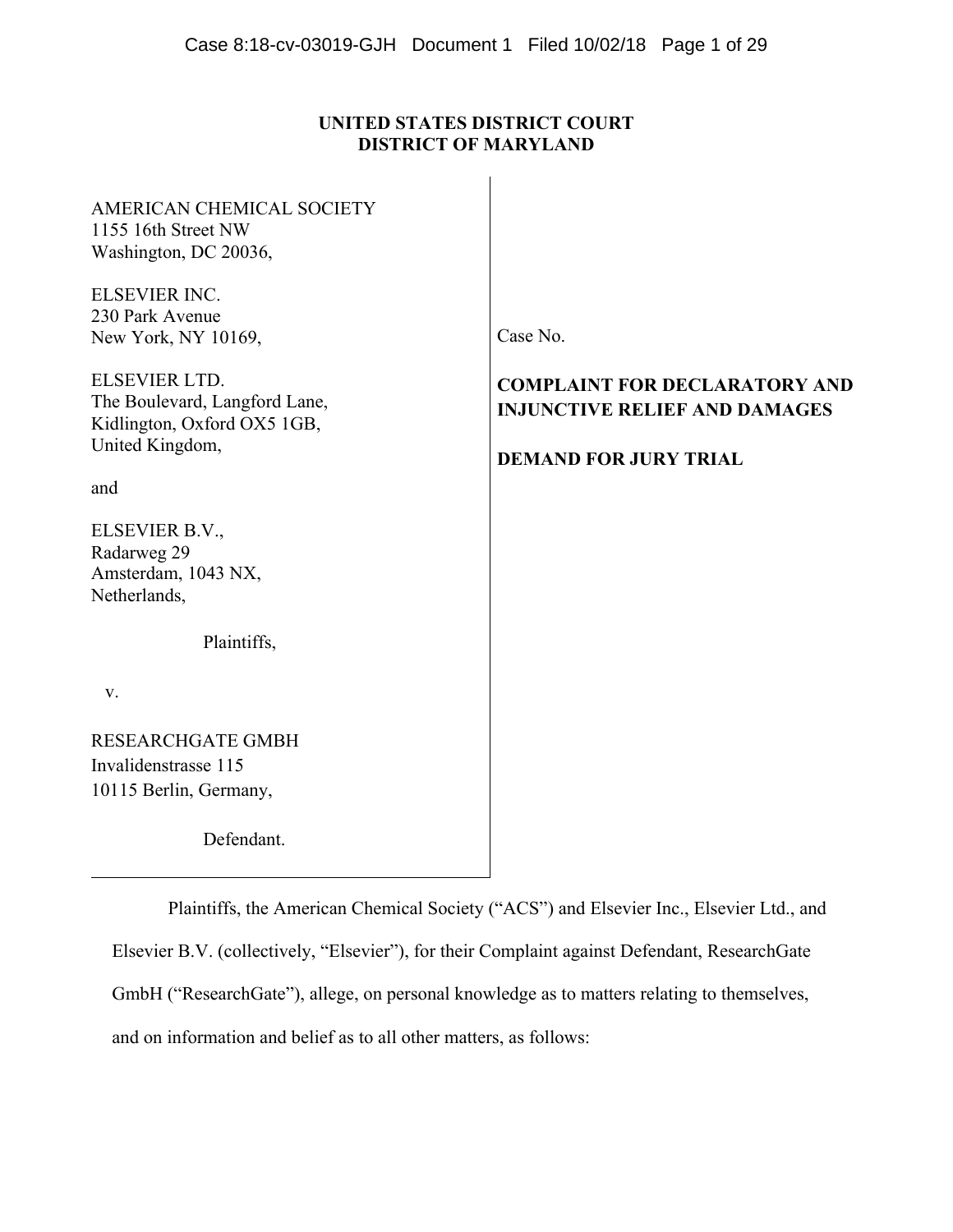## **NATURE OF THE CASE**

1. This action arises from the massive infringement of peer-reviewed, published journal articles ("PJAs"). Plaintiffs publish the articles in their journals and own the respective copyrights. Defendant deliberately uses infringing copies of those PJAs to drive its business.

2. Founded in 1876, Plaintiff ACS is an internationally renowned professional and scientific society. It publishes over 50 peer-reviewed scientific journals, primarily in the field of chemistry and related disciplines. Founded in 1880, Plaintiff Elsevier is an international multimedia publishing company. Elsevier publishes hundreds of thousands of articles annually in over 2,500 peer-reviewed journals it maintains. Founded in 2008, Defendant ResearchGate is a for-profit business that owns and operates an online social network and file sharing / download service. Each is aimed at scientists, researchers and related professionals and located on ResearchGate's website at http://ResearchGate.net (the "RG Website").

3. This lawsuit focuses on ResearchGate's intentional misconduct vis-à-vis its online file-sharing / download service, where the dissemination of unauthorized copies of PJAs constitutes an enormous infringement of the copyrights owned by ACS, Elsevier and other journal publishers. The lawsuit is not about researchers and scientists collaborating; asking and answering questions; promoting themselves, their projects, or their findings; or sharing research findings, raw data, or pre-prints of articles.

4. ResearchGate's infringing activity is no accident. Infringing copies of PJAs are a cornerstone to ResearchGate's growth strategy. ResearchGate deliberately utilizes the infringing copies to grow the traffic to its website, its base of registered users, its digital content, and its revenues and investment from venture capital. ResearchGate knows that the PJAs at issue cannot be lawfully uploaded to and downloaded from the RG Website. Nevertheless, in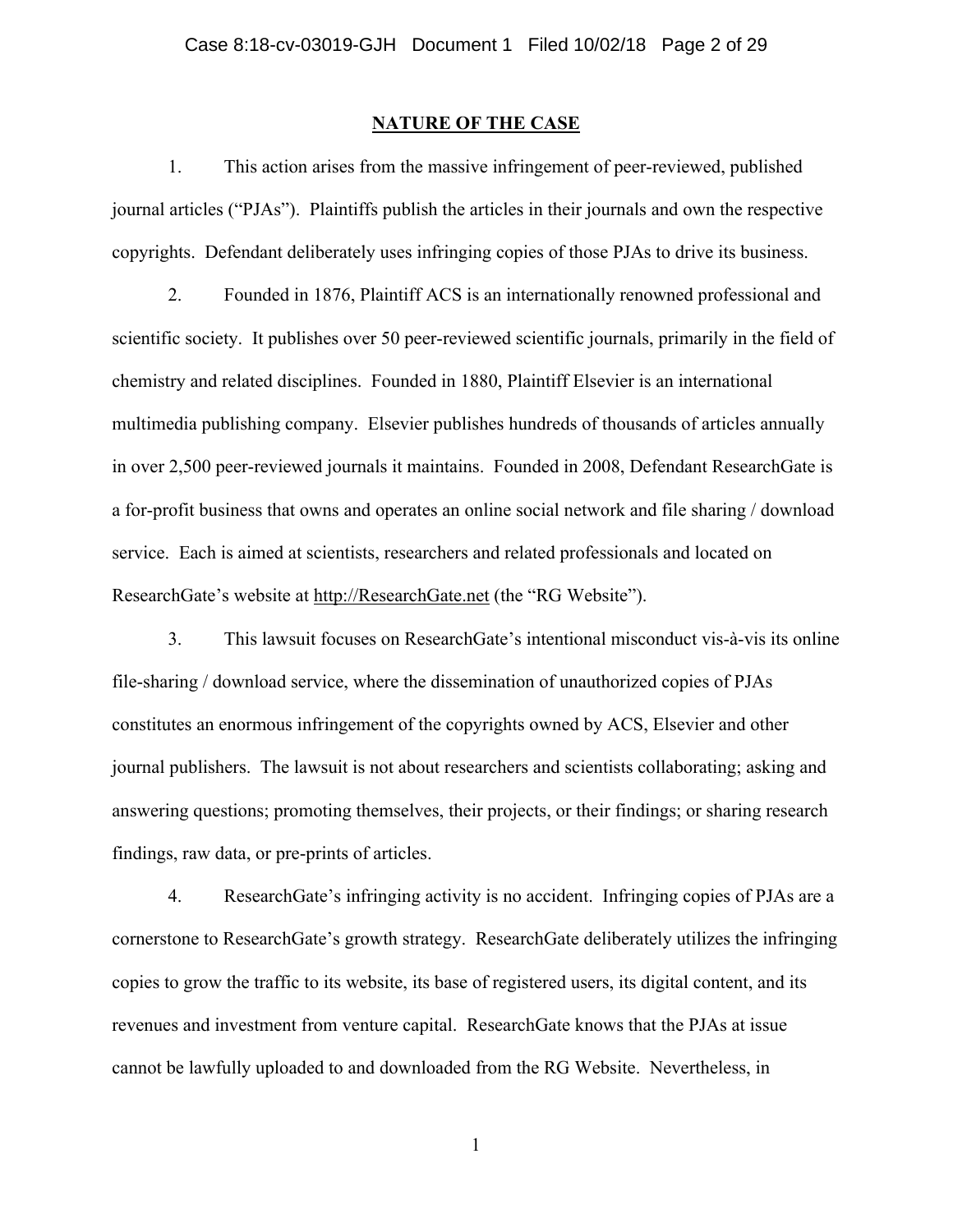## Case 8:18-cv-03019-GJH Document 1 Filed 10/02/18 Page 3 of 29

violation of the rights of ACS, Elsevier, and others, ResearchGate uploads infringing copies of PJAs and encourages and induces others to do so. ResearchGate finds copies of the PJAs on the Internet and uploads them to computer servers it owns or controls. In addition, ResearchGate lures others into uploading copies of the PJAs, including by directly asking them to do so, encouraging use of a "request full-text" feature, and misleadingly promoting the concept of "selfarchiving." ResearchGate is well aware that, as a result, it has turned the RG Website into a focal point for massive copyright infringement.

5. ACS and Elsevier devote substantial creative efforts and financial resources in publishing and promoting their journals and the PJAs therein. In particular, the peer review process is a crucial quality-control feature for scientific literature and advancement. Through peer review, thousands of independent subject-matter experts selected by journal editors comment critically on publications under consideration, helping ensure the publication of important, high quality articles and avoid publication of faulty, incomplete, unreliable or misleading results. Managing and coordinating the peer review process, along with enriching and promoting the final publication in myriad other ways, is time-consuming, resource-intensive, and demanding.

6. ACS, Elsevier and other publishers have updated their policies and worked collaboratively with others to ensure that scientists and researchers can share quickly, easily and responsibly, including as it concerns peer-reviewed PJAs. ResearchGate, however, persists in engaging in, promoting, and exploiting vast infringement that jeopardizes the sustainability of peer-reviewed articles and their dissemination via journal publications, which have proven vital to advancing science. ResearchGate's misconduct also jeopardizes the coherence and integrity of the scientific record, which ACS and Elsevier, as the publishers of the articles and stewards of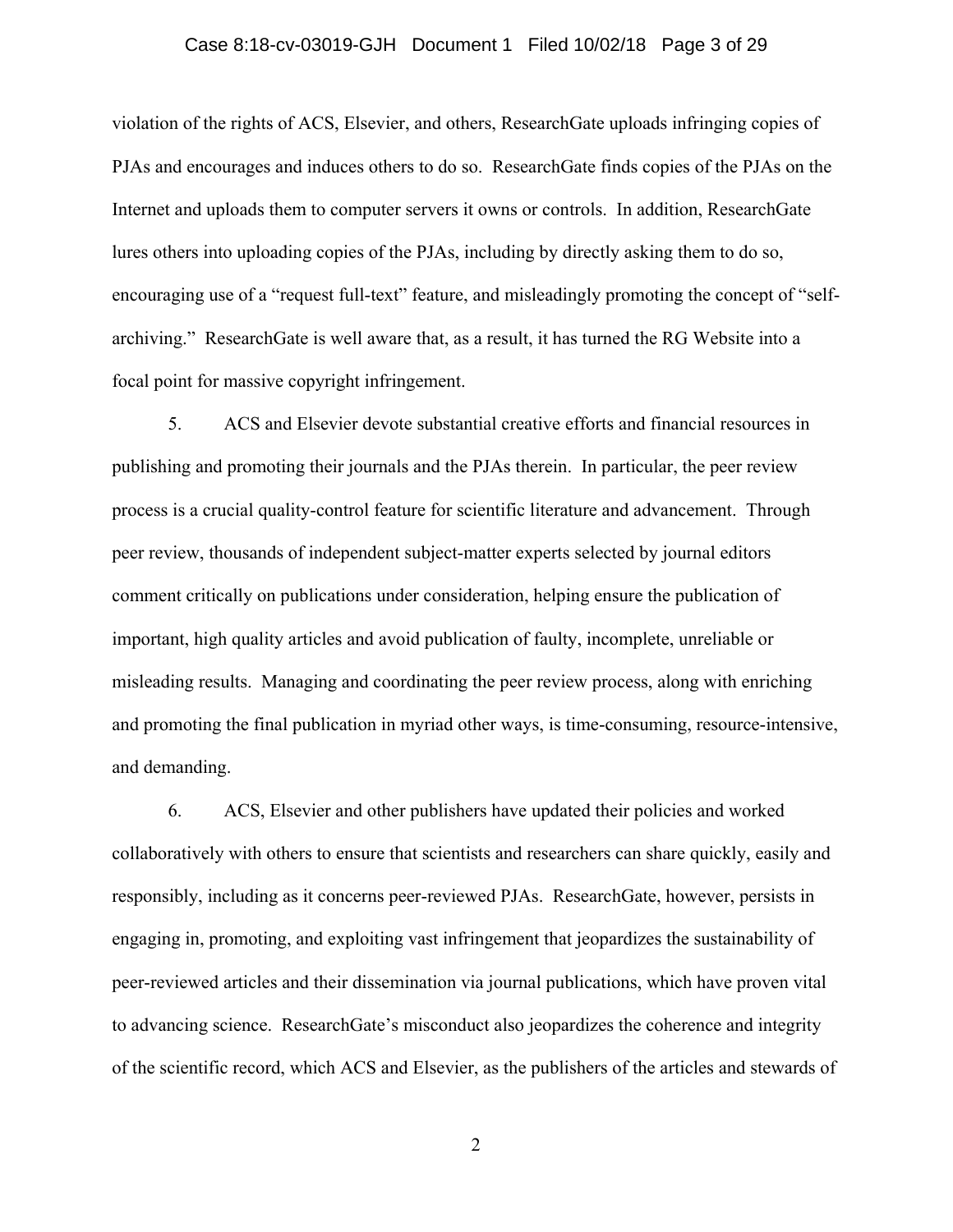the scientific literature, diligently maintain and preserve. ACS and Elsevier thus bring this action to end ResearchGate's ongoing infringement and remedy the harm ResearchGate has caused, which is ongoing.

## **JURISDICTION AND VENUE**

7. This Court has original subject matter jurisdiction, pursuant to 28 U.S.C. §§ 1331 and 1338(a), as this is a civil action arising under the Copyright Act, 17 U.S.C. §§ 101 *et seq*.

8. This Court has personal jurisdiction pursuant to Md. Code Ann., Courts & Jud. Proc. 6-103. ResearchGate has engaged in substantial activities purposefully directed at Maryland and the claims asserted herein arise from and relate to those extensive contacts. Among other things, in furtherance of the infringing activity complained of herein, ResearchGate has deliberately, knowingly, and systematically created online profiles of Maryland residents, online profiles of companies and institutions based in Maryland, and online profiles of articles written by Maryland residents and published in the journals of ACS, Elsevier and others. ResearchGate has sent emails and other messages to Maryland residents in an effort to recruit them to sign up for access to the RG Website, the focal point of the infringement complained of herein, as well as upload or endorse ResearchGate's prior copying of the full-text of articles published in journals of ACS, Elsevier and others. As ResearchGate intended and is aware, its misconduct complained of herein has caused substantial unauthorized uploading to and downloading from the RG Website of unauthorized copies of PJAs, including by Maryland residents. ResearchGate has also knowingly solicited companies and institutions in Maryland to pay for the RG Website's advertising and recruiting services, profited from the display of advertising on the RG Website to Maryland residents, and made prominent use of Maryland-based Johns Hopkins University's name to solicit customers. In the alternative, personal jurisdiction in this district exists under the federal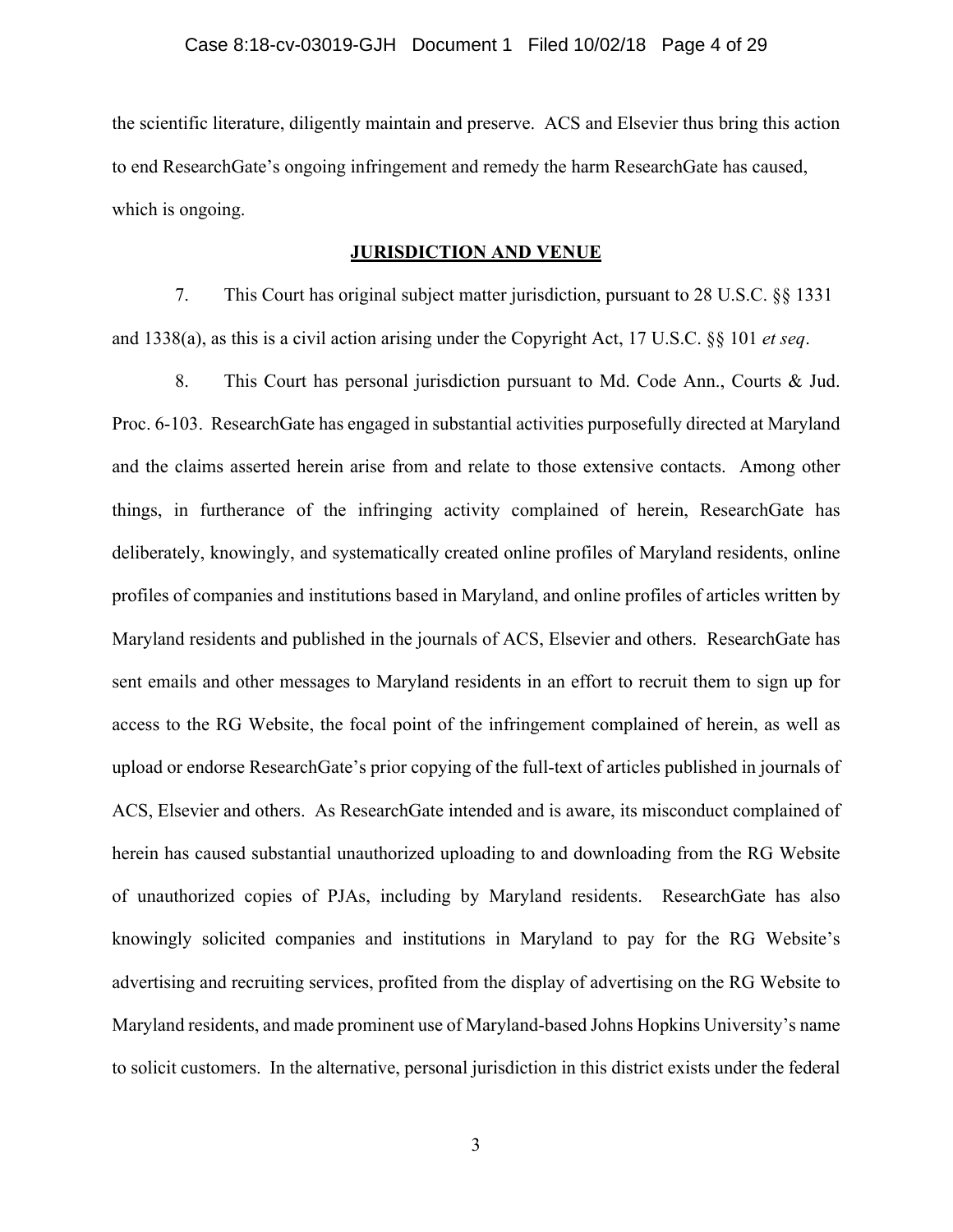long-arm statute, Fed. R. Civ. P. 4(k)(2).

9. Venue is proper in this District pursuant to 28 U.S.C. § 1391(b) and 28 U.S.C. § 1400(a), because a substantial part of the acts of infringement, and other events and omissions complained of herein occur, or have occurred, in this district, and this is a district in which ResearchGate resides or may be found.

10. Maryland's position as a central locus of science and research gives it a unique interest in this litigation. Maryland is a major center of science and research. Maryland is home to some of this nation's leading universities, medical centers, and scientific, engineering and research institutions. Plus, Maryland is home to more than 500 biotechnology companies and more than 2,300 life sciences companies, as well as 15 of the top 20 aerospace and defense companies. Maryland ranks first among states in jobs concentrated in the science, technology, engineering, and mathematics fields.

#### **THE PARTIES**

11. Plaintiff ACS is a section 501(c)(3), non-profit organization, with its principal place of business at 1155 16th Street NW, Washington, DC 20036. ACS became a federally chartered corporation by an act of Congress in 1937. *See* 36 U.S.C. §§ 20501 - 20505.

12. Plaintiff Elsevier Inc. is a corporation organized under the laws of the State of Delaware, with its principal place of business at 230 Park Avenue, New York, NY 10169.

13. Plaintiff Elsevier Ltd. is a corporation organized under the laws of the United Kingdom with its registered office at The Boulevard, Langford Lane, Kidlington, Oxford OX5 1GB, United Kingdom.

14. Plaintiff Elsevier B.V. is a corporation organized under the laws of the Netherlands, with its registered office at Radarweg 29, Amsterdam, 1043 NX, Netherlands.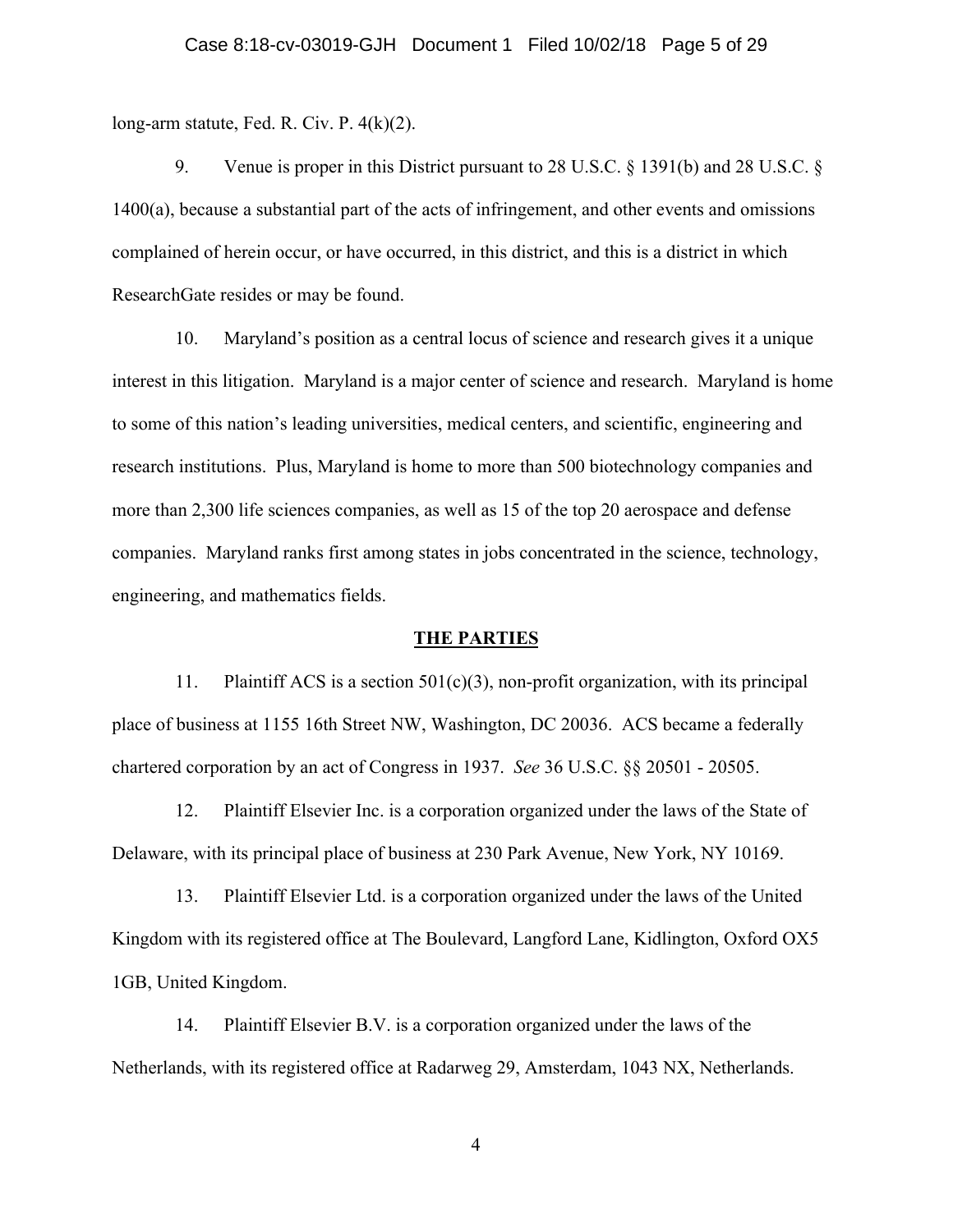## Case 8:18-cv-03019-GJH Document 1 Filed 10/02/18 Page 6 of 29

15. Defendant ResearchGate GmbH is a company organized under the laws of Germany, with its principal place of business in Berlin.

#### **PLAINTIFFS ACS AND ELSEVIER**

16. Founded in 1876 by thirty-five chemists meeting at the College of Pharmacy of the City of New York, ACS is the world's largest scientific society. To further its mission, "to advance the broader chemistry enterprise and its practitioners for the benefit of Earth and its people," ACS publishes numerous scientific journals and databases, convenes major research conferences, and provides educational, science policy and career programs in chemistry. ACS began publishing chemical research with the *Journal of the American Chemical Society* in 1879. Today, ACS publishes over 50 peer-reviewed journals with cutting-edge articles across a broad spectrum of scientific disciplines, stretching across chemistry, physics, and biology. Every year, approximately 150,000 authors and their research teams from the community of scientists worldwide submit their work to these journals. ACS journals are available to over 150,000 ACS members and at more than 5,000 academic, business and corporate institutions worldwide. In 2017, there were roughly 105 million authorized full-text downloads of the articles published in ACS journals. Besides publishing new journals, ACS maintains a legacy archive that provides full-text searching and instant access to all titles, volumes, issues, and articles published by ACS dating back to 1879. This collection includes nearly a half million articles from the most-cited journals in chemistry and beyond, including the work of 180 Nobel Laureates.

17. Founded in 1880, Elsevier takes its name from the publishing house of Elzevir, a venerable publishing house that dates back to the year 1580. The Elzevir printer's mark that is still used as Elsevier's logo today features an elderly man standing beneath a vine-entwined elm tree

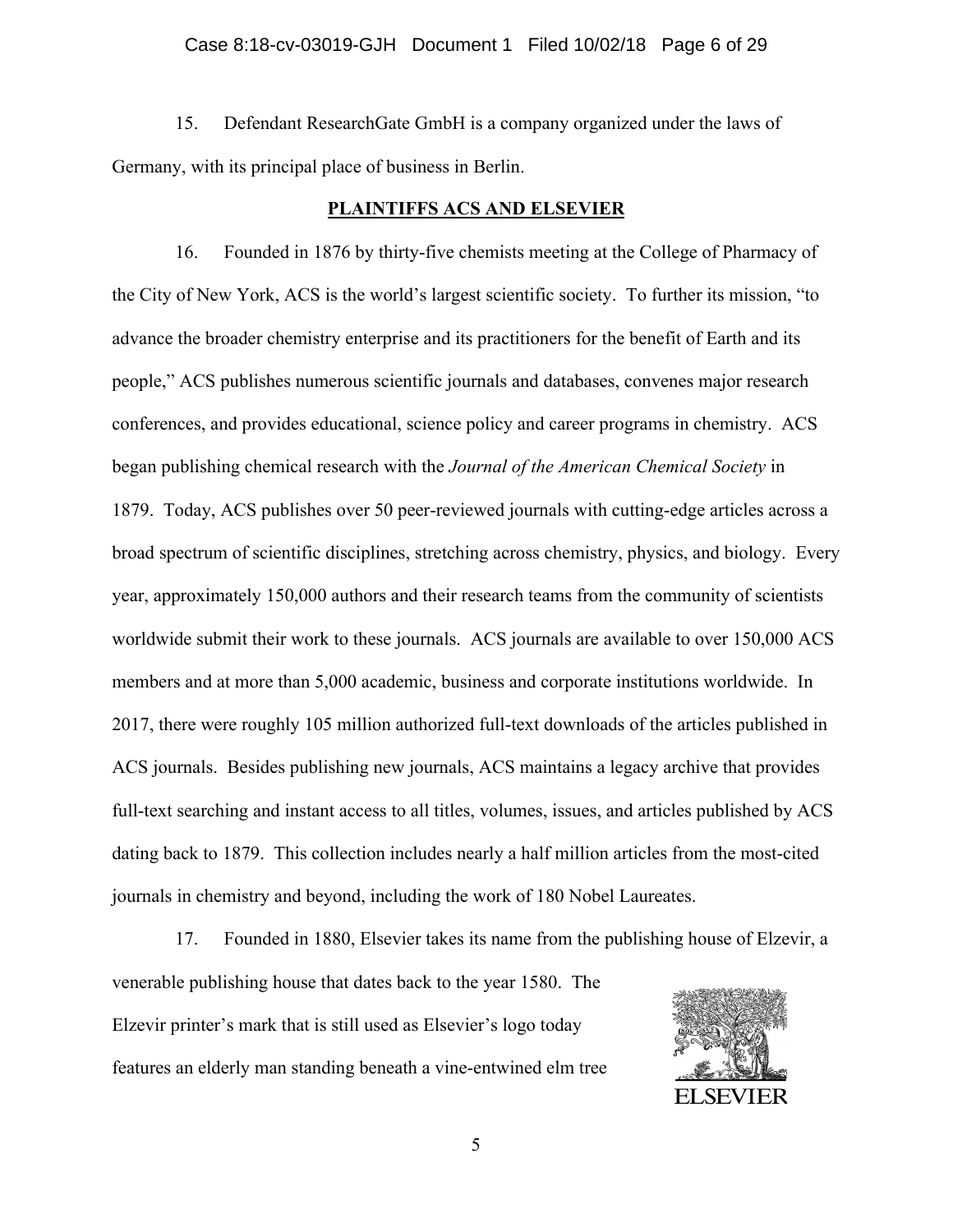## Case 8:18-cv-03019-GJH Document 1 Filed 10/02/18 Page 7 of 29

under which is inscribed the Latin term *Non Solus* (not alone). The message is as apt today as it was hundreds of years ago, showing the symbiotic relationship between publisher and scholar. The *Non Solus* inscription reinforces the message that publishers, like the elm tree, provide sturdy support for scholars, just as surely as scholars, the vine, produce fruit. Publishers and scholars cannot do it alone. They need each other. The fruits of the collaboration between Elsevier and the eclectic group of scientific visionaries it has published—ranging from Albert Einstein to Stephen W. Hawking to scores of Nobel Laureates—are obvious. Indeed, Elsevier journals have featured articles by all but one of the science and economics Nobel Laureates since the year 2000. During 2017, more than 1.6 million research papers were submitted to Elsevier, resulting in the publication, following peer review, of over 430,000 articles. In 2017, there were over 900 million authorized full-text downloads of those articles.

18. Since the beginning of ACS' and Elsevier's existence in the late 1800s, how the world shares information has constantly changed. ACS and Elsevier have always anticipated and adapted themselves to that change, finding ways to play an integral role in the progression of knowledge and creativity. As journal publishers, ACS and Elsevier undertake a variety of activities to advance science, including the time, efforts and investments of: detecting and cultivating areas that require a journal; developing and connecting with an audience for publications in that field; soliciting materials; reviewing submissions; accepting and rejecting submissions; detecting plagiarism; identifying ethical issues; managing the peer-review process; editing and proofreading; providing staff for substantive editing; attending to design, formatting and layout; improving illustrations; assisting in researcher compliance with funder and institutional access policies; marketing the articles via search engines, social media, and elsewhere; tagging the article components to generate useful metadata; tracking and reporting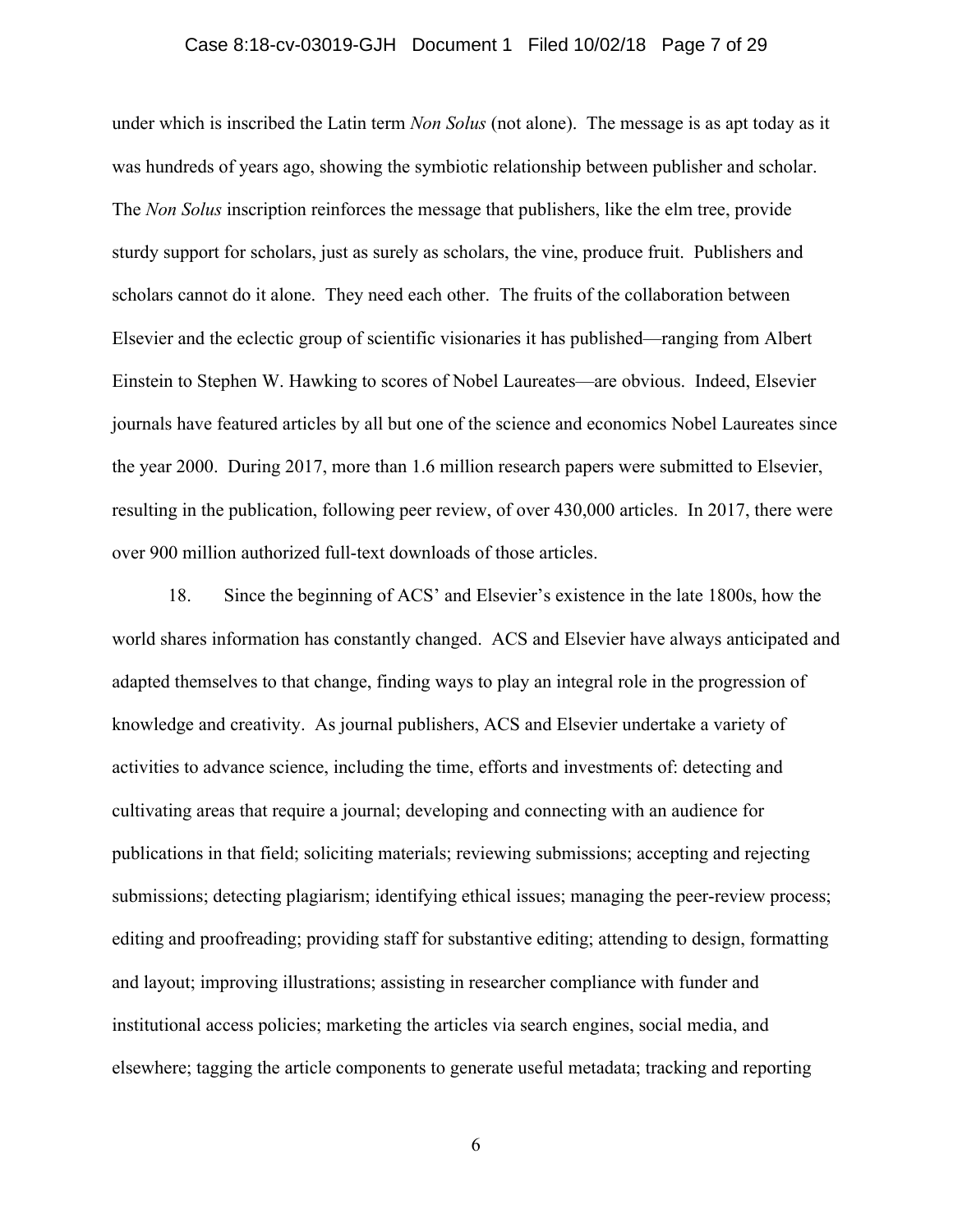## Case 8:18-cv-03019-GJH Document 1 Filed 10/02/18 Page 8 of 29

usage metrics; depositing articles and data to broaden access; tracking and integrating new standards, whether technical, governmental, institutional; and maintaining platforms for hosting and delivering the articles safely and effectively. Scientists and researchers rely upon ACS and Elsevier performing such services, as it allows them to make the most of their limited time for professional reading, research, and collaboration.

19. As scientists, researchers, and others have desired different ways to publish and share articles quickly and easily, ACS and Elsevier have responded with new solutions. One important example is that ACS and Elsevier publish journals today that are subscription, openaccess, or a hybrid between the two. Articles under each type of journal are peer-reviewed and available in various formats including online at ScienceDirect (http://ScienceDirect.com), Elsevier's platform of peer-reviewed scholarly literature, or at ACS Publications (http://pubs.acs.org), ACS' website of peer-reviewed scholarly literature. Another important example is that the sharing policies of ACS and Elsevier are flexible and comprehensive and strike a crucial balance between supporting authors' sharing of their articles and research in myriad ways and sustaining journals financially.

20. How authors can share their articles depends on the version of the article. For instance, a "preprint" is the author's initial write-up of research results and analysis that has not been submitted to a journal, peer-reviewed, or had any other value added to it by a publisher. Generally speaking, the author of an article published in the journals of ACS and Elsevier can share their preprint anywhere with anyone at any time. A PJA, which is also referred to as a "version of record" ("VOR"), is the definitive final record of published research that appears or will appear in the journal and embodies all value-adding publisher activities including peer review coordination, copyediting, formatting, and other enrichment. Generally speaking, the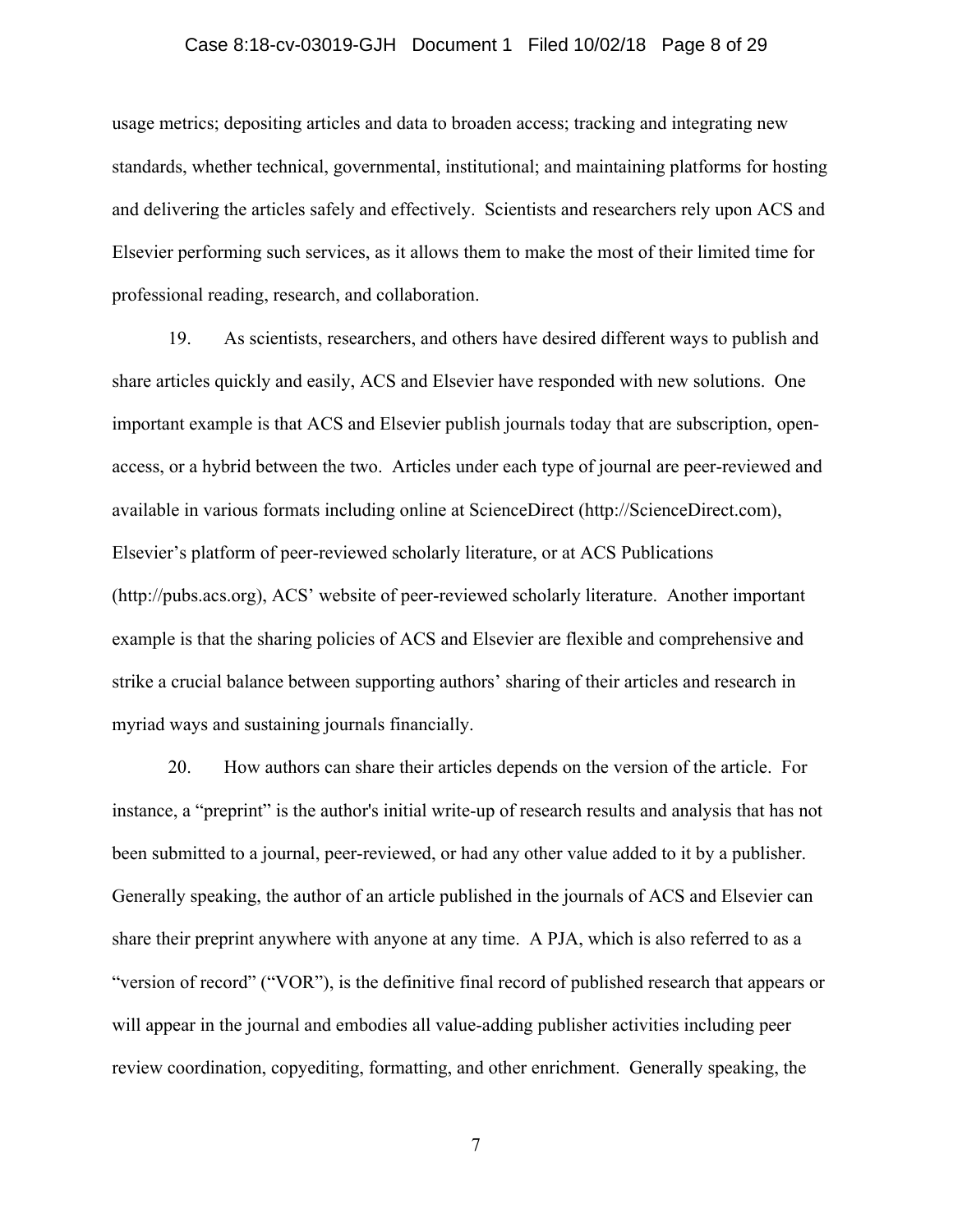## Case 8:18-cv-03019-GJH Document 1 Filed 10/02/18 Page 9 of 29

author of an article published in the journals of ACS or Elsevier can use their PJA for many purposes, including their own classroom teaching, presentations at meetings and conferences, and distribution to colleagues in private settings such as email. Notably, however, uploading PJAs of the type at issue in this action to a third-party commercial website (*e.g.*, the RG Website) is strictly prohibited and unauthorized.

21. When ACS and Elsevier accept articles for publication in their peer-reviewed journals, the authors transfer copyright ownership of the PJA to ACS or Elsevier through a signed written agreement. Accordingly, ACS and Elsevier are the copyright owners or owners of exclusive rights (by way of signed written agreement) in*, inter alia*, those PJAs listed on Exhibit A (hereinafter, "Plaintiffs' Works"). Plaintiffs' Works listed on Exhibit A constitute original works and copyrightable subject matter pursuant to the Copyright Act and are protected by registrations duly issued by the United States Copyright Office, as listed on the exhibit. Under the Copyright Act, ACS and Elsevier have the distinct, severable, and exclusive rights to, among other things, reproduce the copyrighted works, display the copyrighted works publicly, distribute copies of the copyrighted works to the public, as well as to authorize such activities. 17 U.S.C. § 106. Exhibit A is illustrative, not exhaustive.

## **DEFENDANT RESEARCHGATE AND ITS ACTIVITIES**

22. In egregious violation of copyright law, ResearchGate provides anyone connected to the Internet with a free trove of infringing digital copies of peer-reviewed published journal articles. ResearchGate has consciously designed and actively maintains the RG Website as a hub for obtaining infringing copies of those PJAs. ResearchGate is not a passive host of a forum where infringement just happens to occur. Rather, ResearchGate actively participates in the ongoing infringement, in which it directly engages by duplicating, displaying, and distributing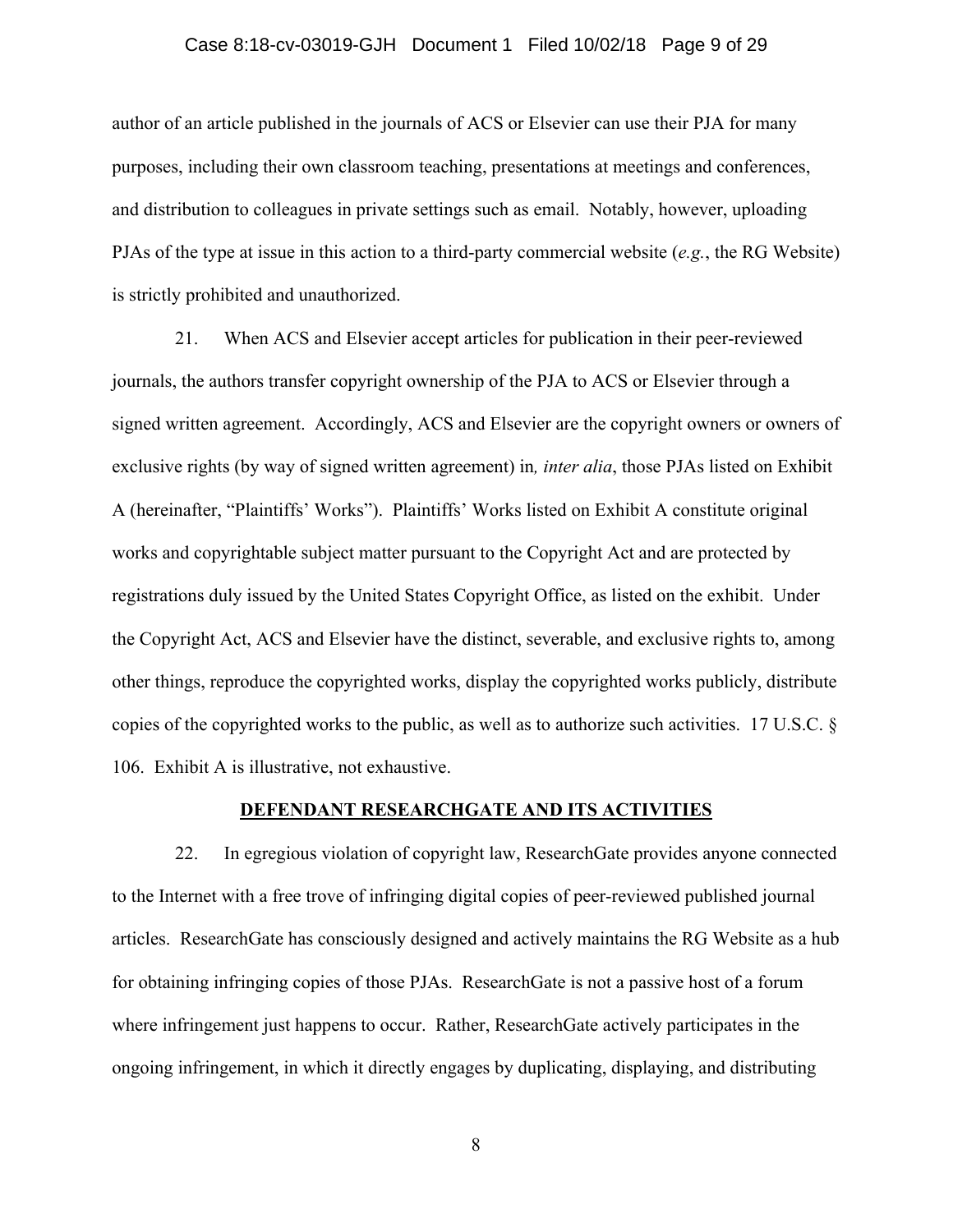## Case 8:18-cv-03019-GJH Document 1 Filed 10/02/18 Page 10 of 29

unauthorized copies of PJAs. ResearchGate also intentionally facilitates, supports, and lures users into uploading and downloading unauthorized copies of PJAs. ResearchGate's motive is simple. Its business model critically relies on the viral growth of its file sharing / download service. ResearchGate knows that copies of PJAs from journals attract and retain users. Thus, ResearchGate uses unauthorized copies of the PJAs to grow the traffic to its website, its base of registered users, the content on its site, and its revenues and investment from venture capital. ResearchGate knows exactly what is happening on its site and facilities, but it deliberately causes, and refrains from stopping, the infringement.

#### **The RG Website**

23. The RG Website is an English-language social networking and file-sharing / download service for scientists, researchers, and others. It is a highly interactive, integrated online service that displays profiles of researchers and scientists, enables them to ask and answer questions and make connections, and provides access to a free digital library with unauthorized copies of PJAs and other content. The United States is ResearchGate's biggest market. More individuals visit the RG Website from the United States than from any other country.

24. Massive amounts of the content uploaded to and downloaded from the RG Website, including by Maryland residents and within this district, consists of unauthorized copies of copyright-protected PJAs. In one study, for instance, a researcher examined a random sample of 392 non-open access English-language journal articles on the RG Website and conservatively concluded that 51.3% of them were infringing copies of the PJA. *See* Hamid R. Jamali, *Copyright Compliance and Infringement in ResearchGate Full-text Journal Articles*, 112 SCIENTOMETRICS 1 (2017) at 252.

25. ResearchGate makes it easy for individuals to find, access, download and share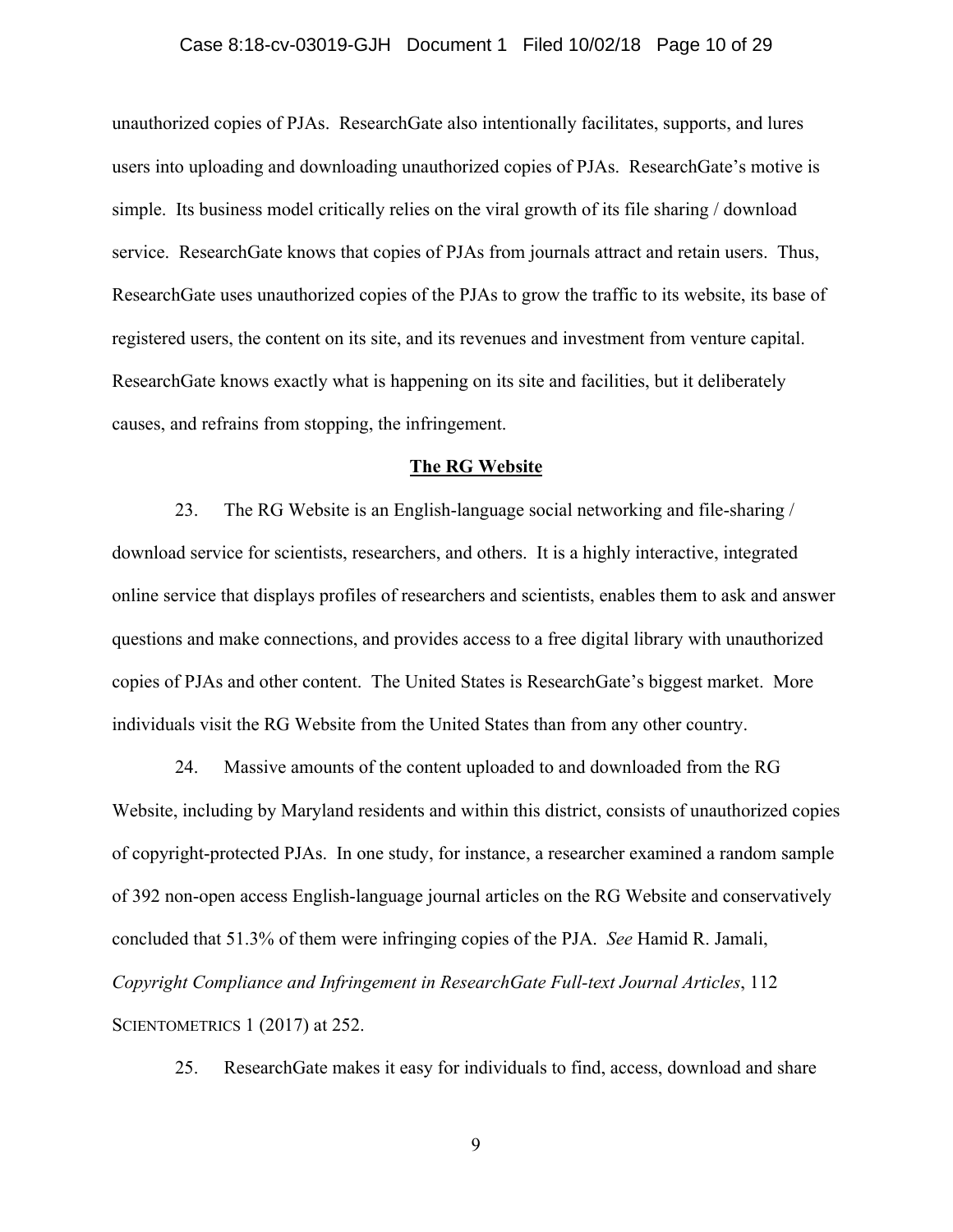## Case 8:18-cv-03019-GJH Document 1 Filed 10/02/18 Page 11 of 29

copyrighted articles. An account with the RG Website is required to maintain a profile, ask or answer questions, upload documents, or request the author to upload an article. To obtain an account, a person must register using an email address at a recognized institution or be manually confirmed by ResearchGate as a published scientist or researcher. On the other hand, anyone connected to the Internet can freely access the PJAs and other content posted on the RG Website.

26. When ResearchGate or a user uploads a copy of a PJA, the file is reproduced onto computer servers that ResearchGate owns or controls, where it is stored and available for other users of the service to access. With just a few keystrokes, anyone can find the PJAs using a search interface on the RG Website. Likewise, with just a few keystrokes, the PJAs can be found by querying a search engine such as Google, which delivers links to the pertinent webpages on the RG Website.

27. Anyone can read the PJAs on the RG Website, where ResearchGate displays copies for viewing. The RG Website also has a "Download full-text" button that allows anyone to download a copy of a PJA as a PDF file. When this happens, ResearchGate distributes a PDF to the user through the RG Website. Further, the RG Website has a "share" function that promotes circulating links to the RG Website's copy of the PJA through Facebook, Twitter, LinkedIn, Google+, and Reddit.

#### **Intentional Infringement**

28. ResearchGate amasses content via "scraping" (copying content off websites, including ones in the United States) that targets journal articles protected by copyright. ResearchGate has copied PJAs from websites and then uploaded those copies to the RG Website for users to access, view and download.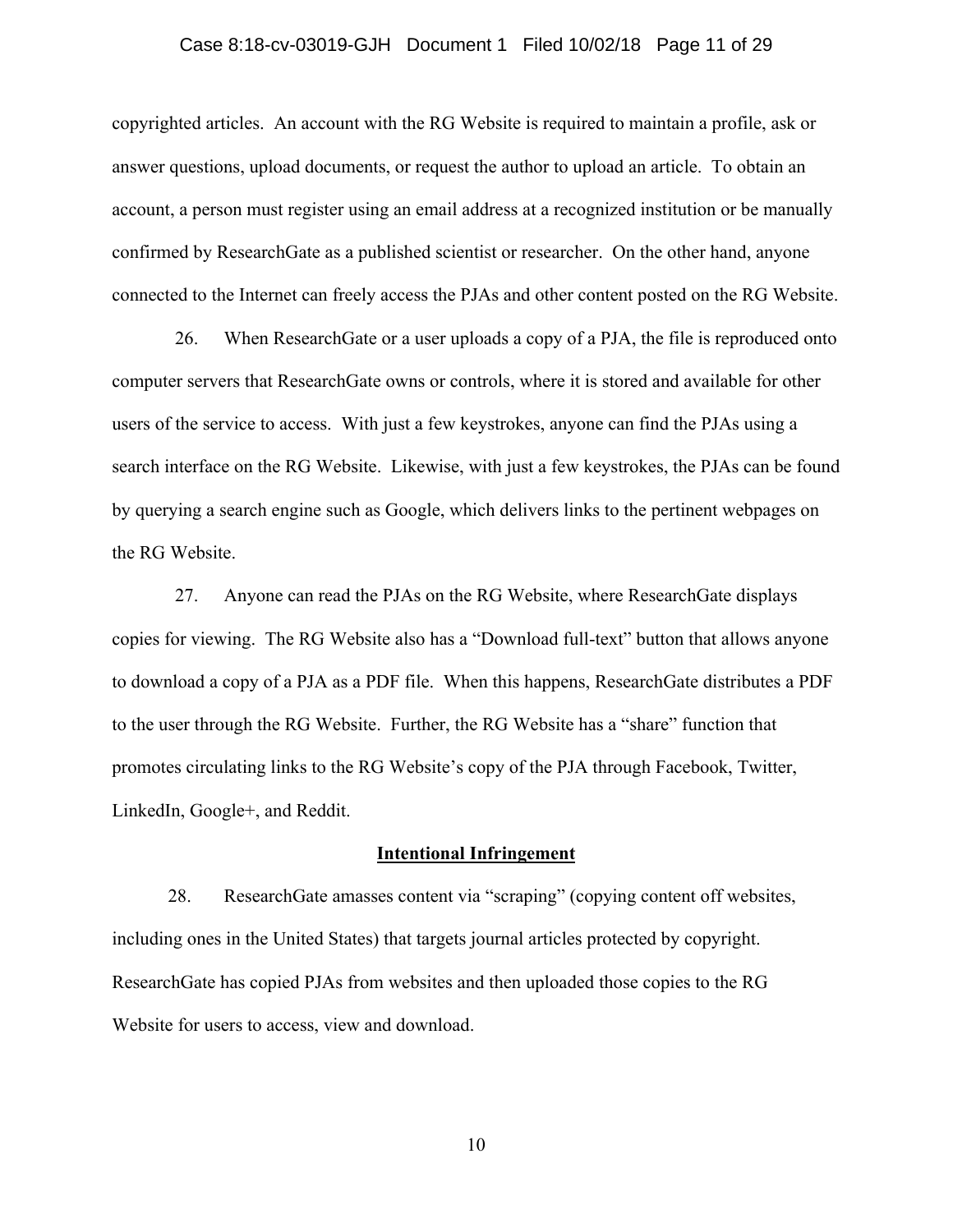## Case 8:18-cv-03019-GJH Document 1 Filed 10/02/18 Page 12 of 29

29. Until relatively recently, ResearchGate's scraping was reflected where the RG Website publicly displayed a multi-page preview of the article, along with a button for a user to "Request full-text." In such circumstance, if a user selected the "Request full-text" prompt, ResearchGate then would present an individual who ResearchGate believed to be the author with what it calls a "One-Click Upload," an "Import," or something similar, telling the purported author, for instance, that ResearchGate has located "YOUR FULL-TEXTS ONLINE" and that someone has requested a copy of the PJA. Alternatively, ResearchGate would go directly to the individual who ResearchGate believes is the author and ask the author to endorse the public posting of the article that ResearchGate already found online and copied. Yet ResearchGate asking the user to "Upload" or "Import" the file onto the RG Website is a misnomer. ResearchGate has already copied the PJA from the third-party site onto computer servers it owns or controls. The putative author clicking "upload" or "import" (or something similar) merely changes the status of the file that ResearchGate already copied to its servers so that others can access and download the full-text rather than just the multi-page preview.

30. Besides such features, ResearchGate has alluded to its own copying in other ways. On the RG Website, ResearchGate indicates (emphasis in bold): "Proprietary content **generally** appears on ResearchGate only when it has been uploaded by an author. So, if there's already a full-text of your publication available on ResearchGate, the **most likely explanation**  is that it has been uploaded by one of your co-authors." Further, a prior job posting for a position at ResearchGate indicated ResearchGate's desire to hire someone with "hands-on experience in building and maintain web crawlers" to "build web crawlers to discover and index university websites"—an antecedent step to indexing and copying PJAs.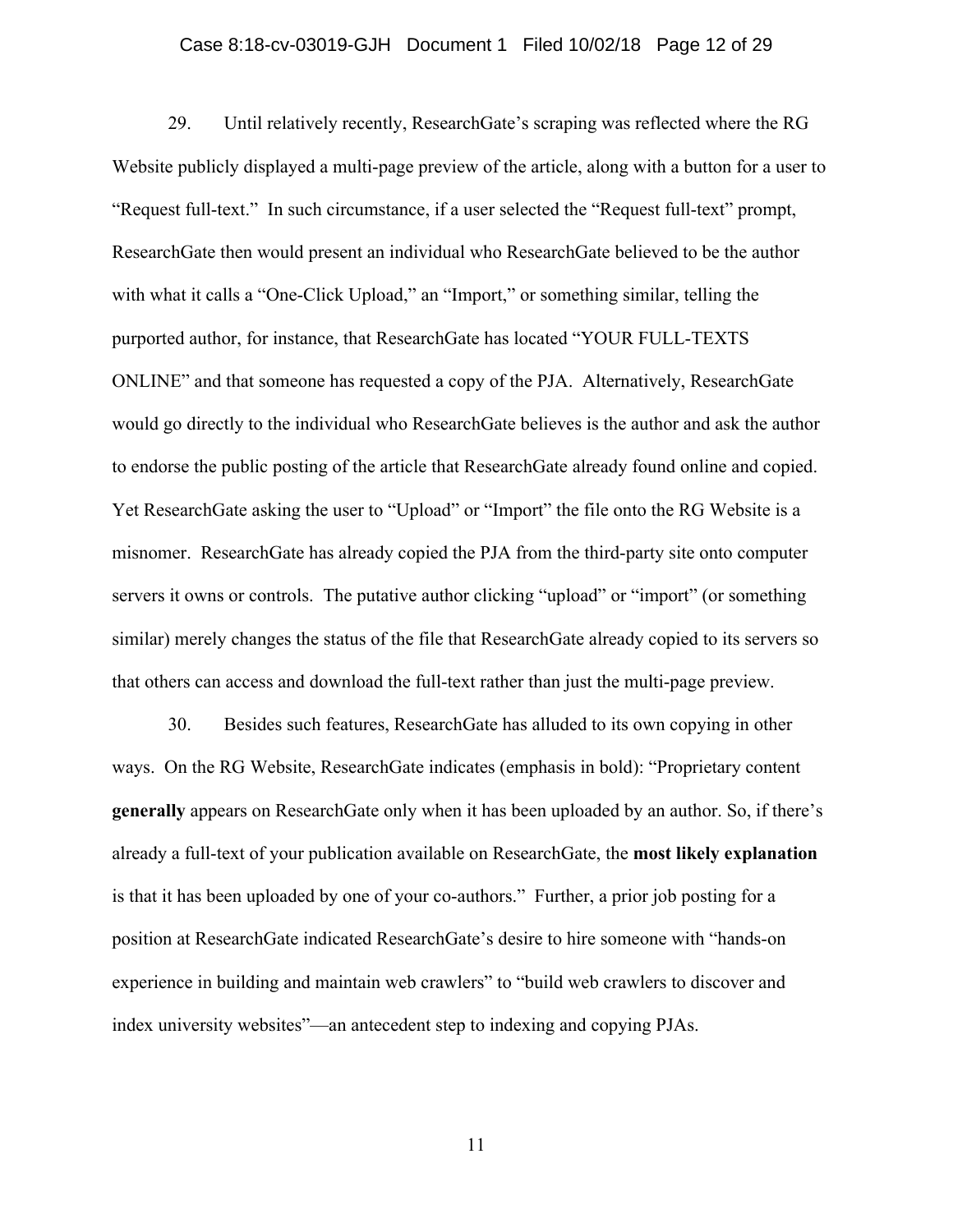## Case 8:18-cv-03019-GJH Document 1 Filed 10/02/18 Page 13 of 29

31. Others too have recognized ResearchGate's unauthorized copying. One academic study concluded that, for the full-text English-language articles on ResearchGate in its sample, 14% apparently were attributable to copying performed by ResearchGate, facilitated through its crawling activity, rather than uploads by authors/users. *See* Hamid R. Jamali, *Copyright Compliance and Infringement in ResearchGate Full-text Journal Articles*, 112 SCIENTOMETRICS 1 (2017) at 251. Moreover, authors have stated publicly that ResearchGate has copied PDFs of articles from authors' personal websites, expressing surprise when they see their articles on the RG Website.

## **Facilitation of Infringement**

32. ResearchGate encourages, induces and causes users to upload copies of peerreviewed PJAs to the RG Website, as well as other copyright-protected materials such as conference proceedings. ResearchGate employs a variety of techniques to cause users to upload unauthorized copies of PJAs or endorse its prior copying of such articles.

33. For instance, on the RG Website, as well as in communications to users, ResearchGate displays the following sorts of upload prompts to scientists and researchers:



In the first column, entitled "Peer-Reviewed," ResearchGate overtly encourages users to upload "peer-reviewed research, such as articles and conference proceedings."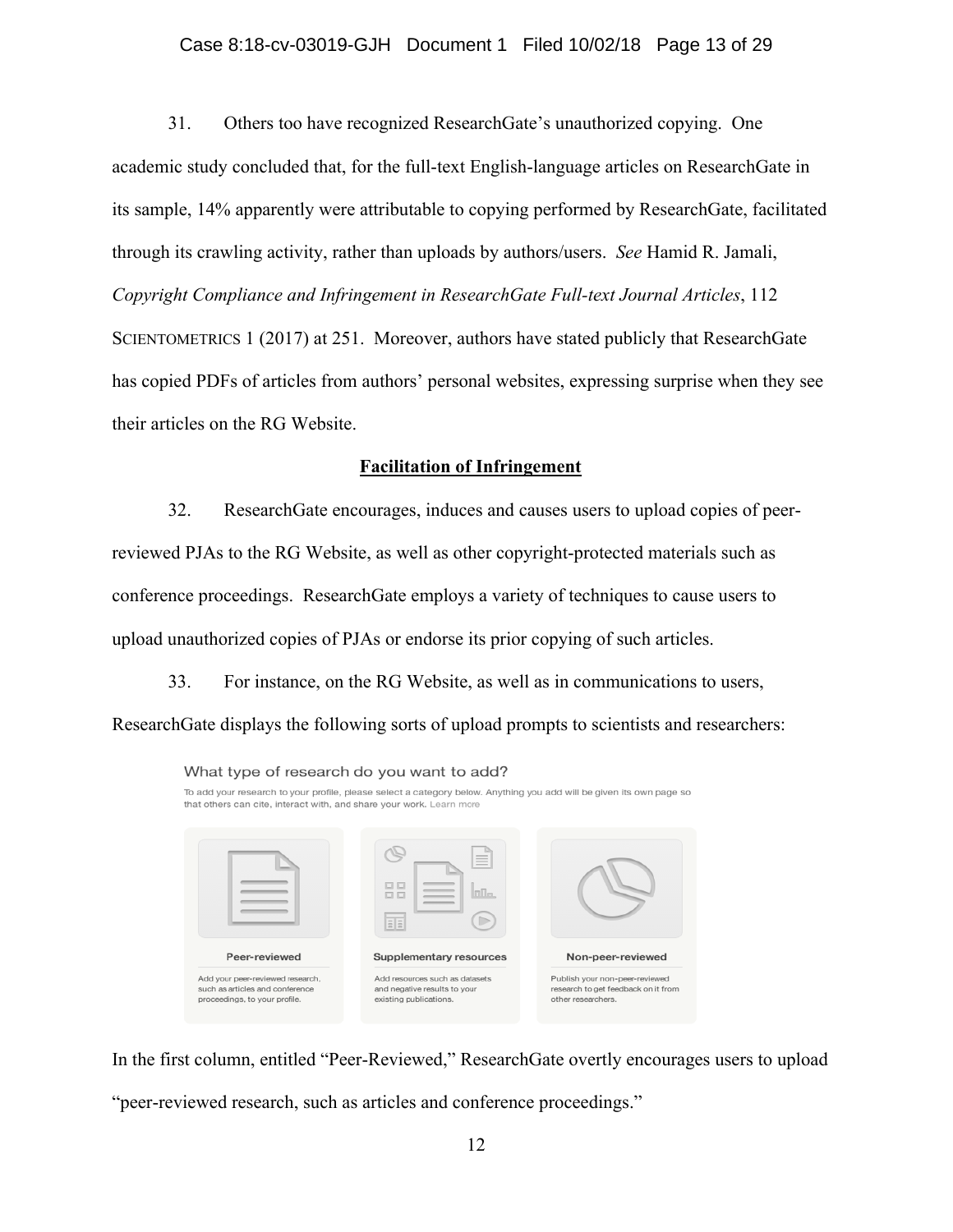## Case 8:18-cv-03019-GJH Document 1 Filed 10/02/18 Page 14 of 29

34. Even more directly, ResearchGate solicits specific authors to upload copies of specific PJAs that ResearchGate knows are published in journals whose terms do not allow such posting. ResearchGate structures the RG Website around a vast index that it compiles of PJAs. Three of the primary types of pages within this index on the RG Website are "profile pages," "publication pages," and "journal pages." The latter two categories directly target the journals of ACS, Elsevier and others and the PJAs therein.

35. Created by ResearchGate or a user, the profile page is a page on the RG Website that features a particular scientist or researcher. It can contain information such as the person's education, employment, interests and projects. It also has a publication index with links to the associated pages on the RG Website for the person's publications, including copies of their PJAs.

36. The publication page is a page on the RG Website that corresponds to a specific article, to which multiple PDF files, including a copy of a PJA, may be attached. Similar to profile pages, ResearchGate creates many of the publication pages itself, without any involvement from the publication's author. ResearchGate creates the publication pages by copying abstracts of countless published articles from literature databases, including PubMed (National Institute of Health), CiteSeer, and other websites in the United States.

37. As ResearchGate creates publication pages, it knows when the article is published under terms that prohibit posting the article on a commercial site like the RG Website. ResearchGate is aware of this based on: its knowledge of the industry; its communications with publishers; its review of journal publishers' websites; and via other means such as the SHERPA/RoMEO database (http://www.sherpa.ac.uk/romeo), a popular tool that summarizes publishers' policies on use of journal articles, which ResearchGate implements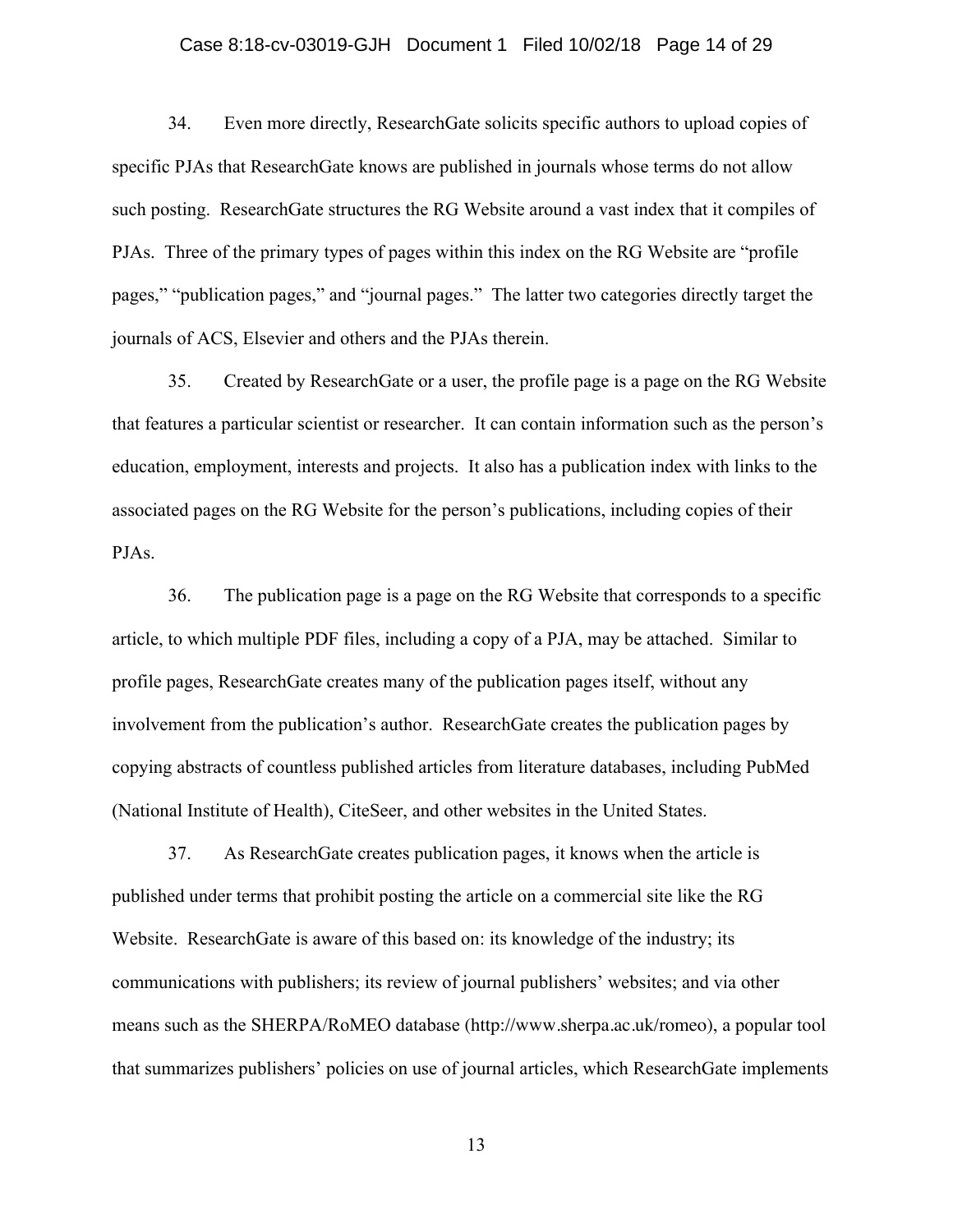## Case 8:18-cv-03019-GJH Document 1 Filed 10/02/18 Page 15 of 29

directly in each publication page. Nevertheless, ResearchGate selects particular articles, copies those PJAs from websites, and then stores the copies on its servers without authorization. ResearchGate also prompts specific authors, including via email to researchers and scientists within Maryland and this district, to upload copies of specific PJAs from specific journals that it targets. Once a copy of the PJA is uploaded to the RG Website, ResearchGate publicly displays a rendering of the full PJA on the publication page with which it is associated and provides a download button that can be used to download a copy of the PJA as PDF file.

38. The journal page is a webpage on the RG Website that profiles a specific journal, followed by abstracts and, if available, links to RG publication pages with copies of PJAs from the journal. The journal pages substitute for the journals' own websites in the key aspect of indexing and offering PJAs and effectively are unauthorized shadow versions of the journals own websites. ResearchGate targets ACS and Elsevier journals specifically in this way. Someone interested in an Elsevier or ACS journal can go to the journal page on the RG Website to access articles from that journal, listed in chronological order. If ResearchGate only has the abstract for the PJA, rather than the PJA itself, the "Request full-text" feature on each publication page allows the user to ask the author to upload a copy of the PJA. When the author fulfills one of these requests, unless the responding author makes the effort to provide a copy only privately, the article is automatically posted publicly on the RG Website. ResearchGate engages in this activity despite knowing that the terms from ACS, Elsevier and other publishers prohibit posting PJAs onto a commercial site like the RG Website.

39. ResearchGate consistently and successfully attempts to encourage and trick authors into uploading copies of PJAs that it knows should not be posted on the RG Website. One tactic is the combination of creating author profiles, publication pages, and journal pages,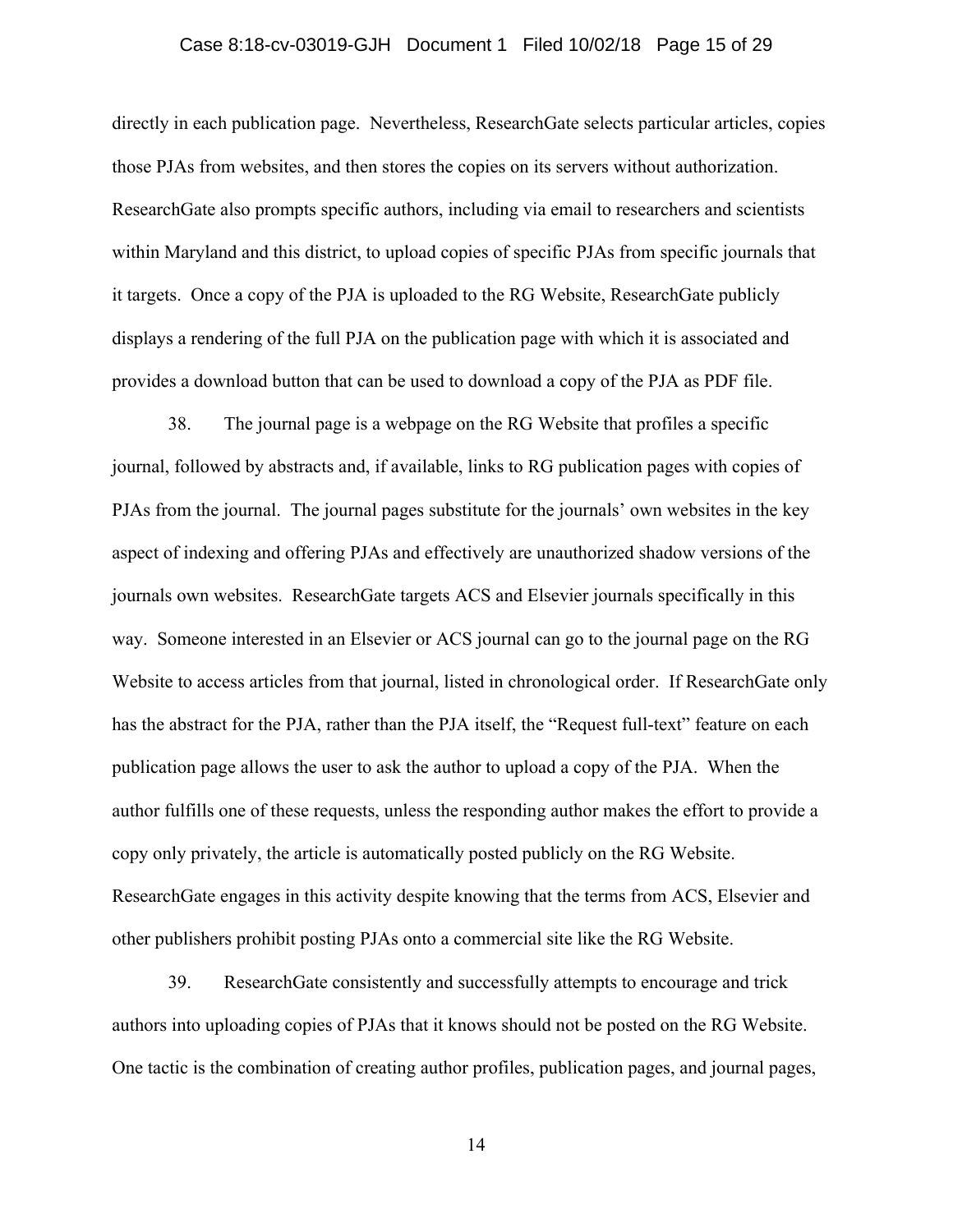## Case 8:18-cv-03019-GJH Document 1 Filed 10/02/18 Page 16 of 29

along with the "Request full-text" feature. Another is that ResearchGate sends emails to specific authors, including those located in Maryland, asking them to upload copies of specific PJAs to the RG Website. As well, ResearchGate misinforms users, including many Maryland residents, of the meaning and application of "self-archiving."

40. As a ploy to obtain unauthorized copies of PJAs, ResearchGate presents researchers and scientists with false and misleading statements about self-archiving. ResearchGate tells them that they can self-archive on the RG Website by "uploading full-text versions" of publications so that the document is publicly accessible online. ResearchGate further tells researchers and scientists that a "green" Sherpa/RoMEO classification color means that the full-text of the article can be uploaded without infringing publishers' copyrights. But, as ResearchGate is fully aware, the policies of ACS, Elsevier, and most other journal publishers do not permit uploading the PJAs to a commercial site like ResearchGate.

41. Where a journal allows self-archiving, the version that can be archived is not the PJA. In fact, one study concluded that, for 99.3% of journal articles, the publisher's policy did not permit displaying the published version. *See* Mikael Laakso, *Green Open Access Policies of Scholarly Journal Publishers: A Study of What, When, and Where Self-Archiving is Allowed*, 99 Scientometrics 2 (2014) at 10. ResearchGate knows this and has acknowledged that author agreements with publishers generally assign the copyright to the article to the publisher and that the PJAs usually cannot be posted publicly. Nevertheless, under the false premise that it is lawful "self-archiving," ResearchGate encourages users to upload copies of PJAs.

42. ResearchGate's early promotional statements are telling about its culpable intent and how it purposely and actively has brought about infringement ever since. ResearchGate described its "self-archiving repository" as a "way for researchers to access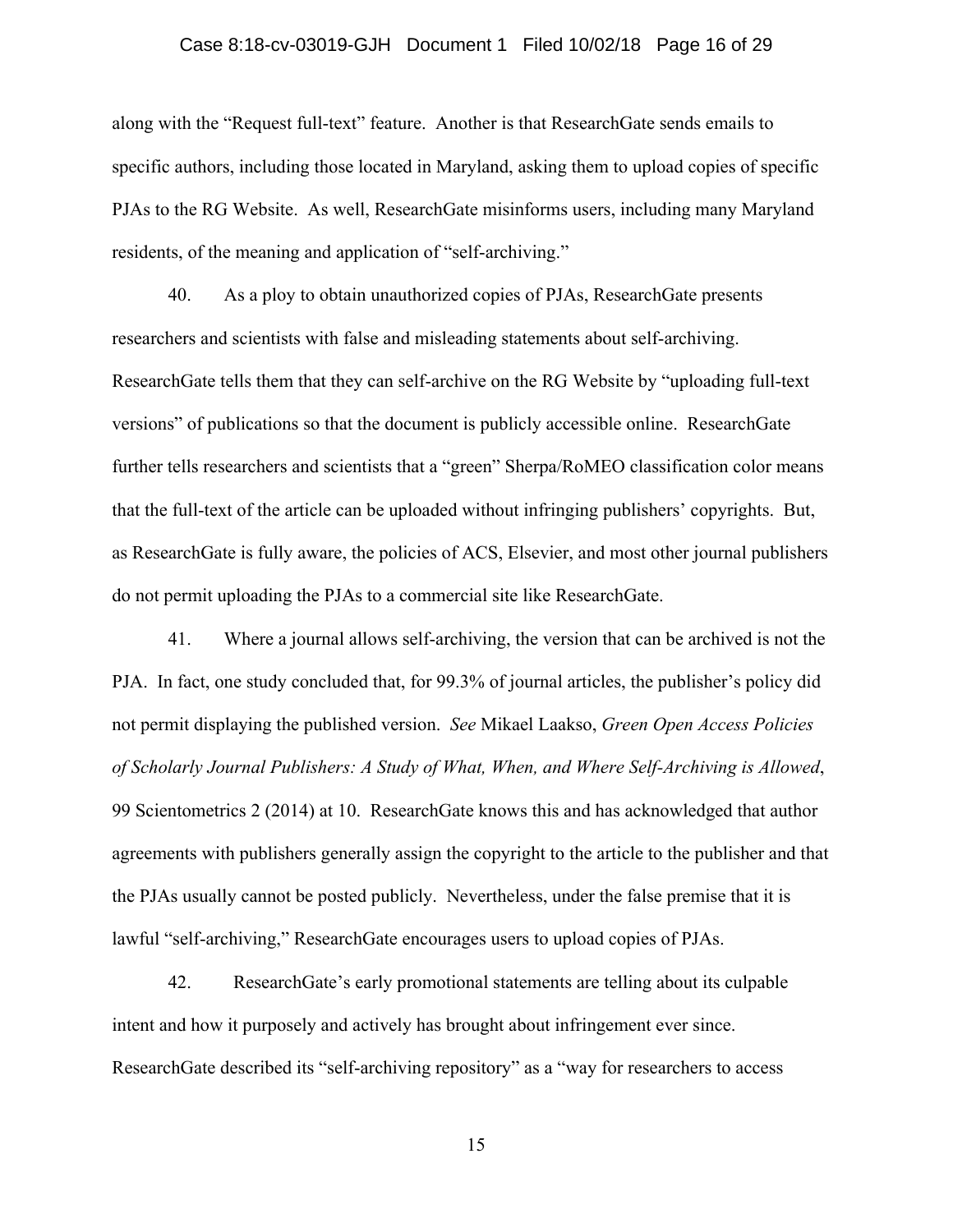## Case 8:18-cv-03019-GJH Document 1 Filed 10/02/18 Page 17 of 29

millions of publications in their full version online" and that it will become "an enormous pool" of free research for ResearchGate's members. ResearchGate falsely told authors that "nine out of ten journals allow self-archiving" and that therefore, "each user can upload his or her published articles in compliance with self-archiving regulations."

### **Financial Interest in the Infringement**

43. ResearchGate has a strong financial interest in the infringing activity. The infringing copies of PJAs are a fast and easy means for ResearchGate to grow its user base, attracting those joining a scientific social network for the first time and those transitioning away from another service. The infringing files draw and retain users, as well as more content, thereby compounding the financial benefits to ResearchGate.

44. For instance, when a visitor to the RG Website shows interest in a PJA that is not yet publicly accessible on the RG Website, ResearchGate lures both an unauthorized copy of the PJA and a new user. In such circumstance, ResearchGate tells the user (emphasis added in bold): "**Want to access a full-text version of this publication? . . . The authors of [this article] are on ResearchGate but haven't yet made the full-text available for download. Sign up for a free account to request a full-text version of it – millions of other researchers have already uploaded theirs.**" This leads the visitor to register and induces the author to upload a copy of the PJA, leading to an infringing upload and a new user, both of which advance ResearchGate's financial interests.

45. The greater the number of users, along with the increased content, the more valuable the RG Website is to users and the less interest users have in maintaining a profile elsewhere. This "network effect" from the infringing activity directly advances ResearchGate's financial interests. Indeed, each of ResearchGate's revenue streams depends upon the PJAs,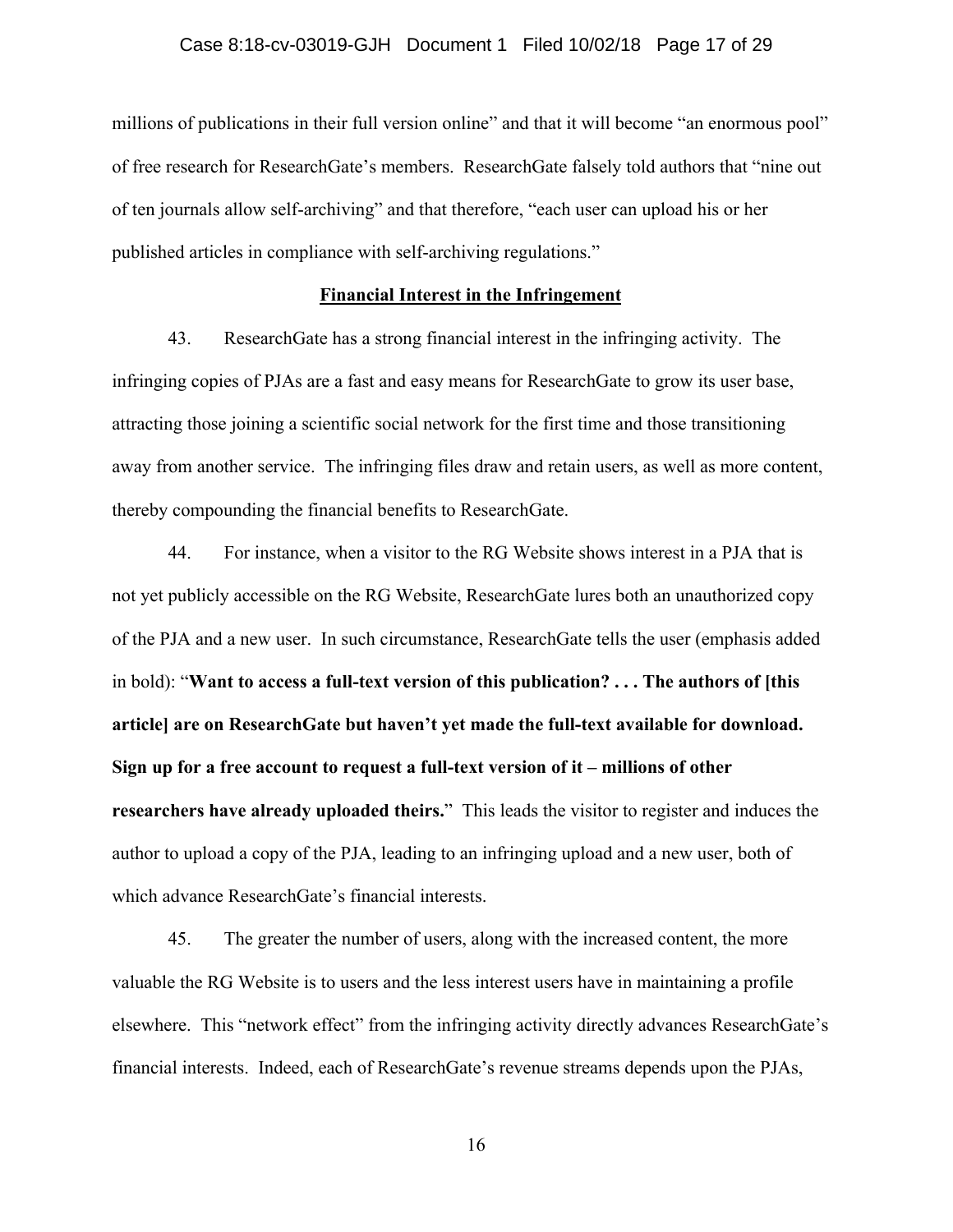## Case 8:18-cv-03019-GJH Document 1 Filed 10/02/18 Page 18 of 29

website visitors, and registered user base that it amasses by exploiting the infringing activity for its commercial benefit.

46. One of ResearchGate's revenue streams is paid advertising on the RG Website for third parties' products and services, as well as conferences. Paid advertisements appear, for example, on author pages, journal pages, and publication pages that list, link to and often contain the infringing copies of full-text articles. Another one of ResearchGate's revenue streams involves recruiting advertisements, where employers pay \$499 to run a single job advertisement on the RG Website for 30 days. ResearchGate's revenue from these advertising and recruiting services, which it has directed to companies, institutions, and individuals in the United States, including in Maryland, is critically dependent on the base of PJAs, website visitors and registered users brought from the infringement. ResearchGate deploys infringing PJAs to create a loop that drives its business growth. The more infringing content ResearchGate provides, the more users it attracts; the more users it attracts, the more opportunities it has to induce new uploads of infringing copies of PJAs, thereby attracting even more users. This cycle fuels ResearchGate's advertising and recruiting services revenue.

47. ResearchGate's corporate valuation also depends heavily on the infringing activity. Metrics such as website traffic, registered users, content growth, and the like attract venture capital investors, including those that have already fueled ResearchGate with over \$100 million. For the RG Website, the infringing activity furthers each of those key factors.

#### **Attempts to Resolve**

48. Before commencing this action, ACS, Elsevier, and other publishers repeatedly encouraged ResearchGate to operate the RG Website within the law. Working through a trade group called the International Association of Scientific Technical and Medical Publishers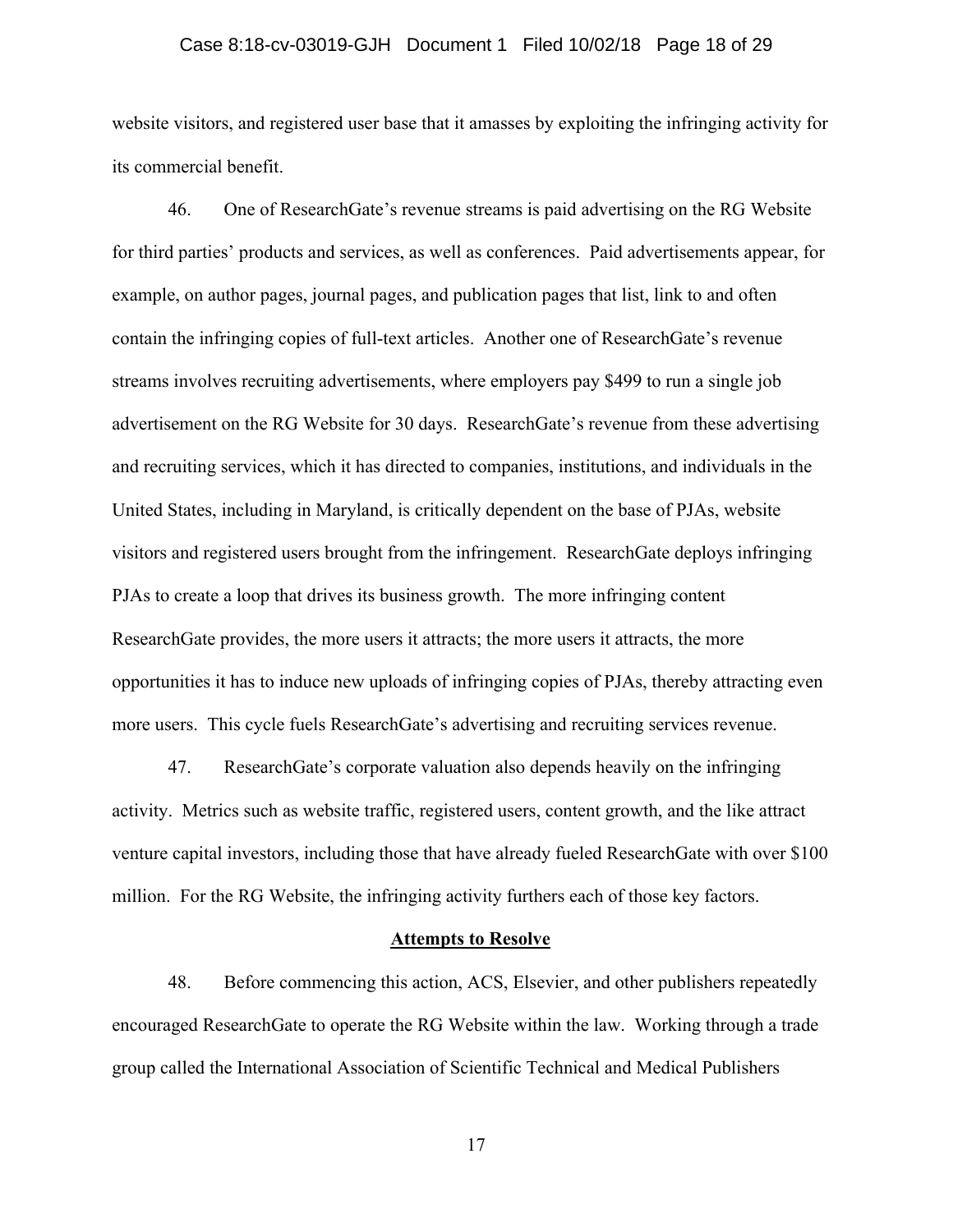## Case 8:18-cv-03019-GJH Document 1 Filed 10/02/18 Page 19 of 29

("STM"), ACS and Elsevier encouraged ResearchGate to endorse STM's Voluntary Principles for Article Sharing on Scholarly Collaboration Networks. More than fifty organizations, including ACS and Elsevier, have endorsed these principles in the hope of making sharing of content simple and seamless for scientists and researchers while enhancing collaboration and respecting the access and usage rights that govern the articles. Though rejected by ResearchGate, a number of scientific social networks have endorsed the voluntary principles.

49. With ResearchGate unwilling to operate lawfully, several of the world's leading publishers, including ACS and Elsevier, also formed the Coalition for Responsible Sharing. Today, the coalition has over one dozen publishers, including ACS, the American Medical Association, the American Physiological Society, Atlantis Press, BMJ, Brill, Elsevier, Future Science Group, IEEE, IWA Publishing, Oxford University Press, Portland Press (whollyowned by the Biochemical Society), Wiley, Wolters Kluwer, and World Scientific Publishing. In October 2017, ACS and Elsevier brought suit against ResearchGate in Germany for its misconduct in Germany in violation of German law. ACS, Elsevier and other coalition members also have been sending takedown notices to ResearchGate regarding specific infringing files on the RG Website. Of course, ResearchGate already knows of the specific infringing files and has an obligation to remove them even without receiving a notice.

50. ResearchGate is responsible for its own infringing activities and has the full right and ability to stop or limit the infringements by users occurring on its service. ResearchGate could stop duplicating and distributing the infringing copies of PJAs. It also could stop encouraging, inducing and causing the infringements. There are simple measures that ResearchGate can take to prevent or limit the infringements by others. Among the available means, Research could meaningfully inform users as to the infringing activity, in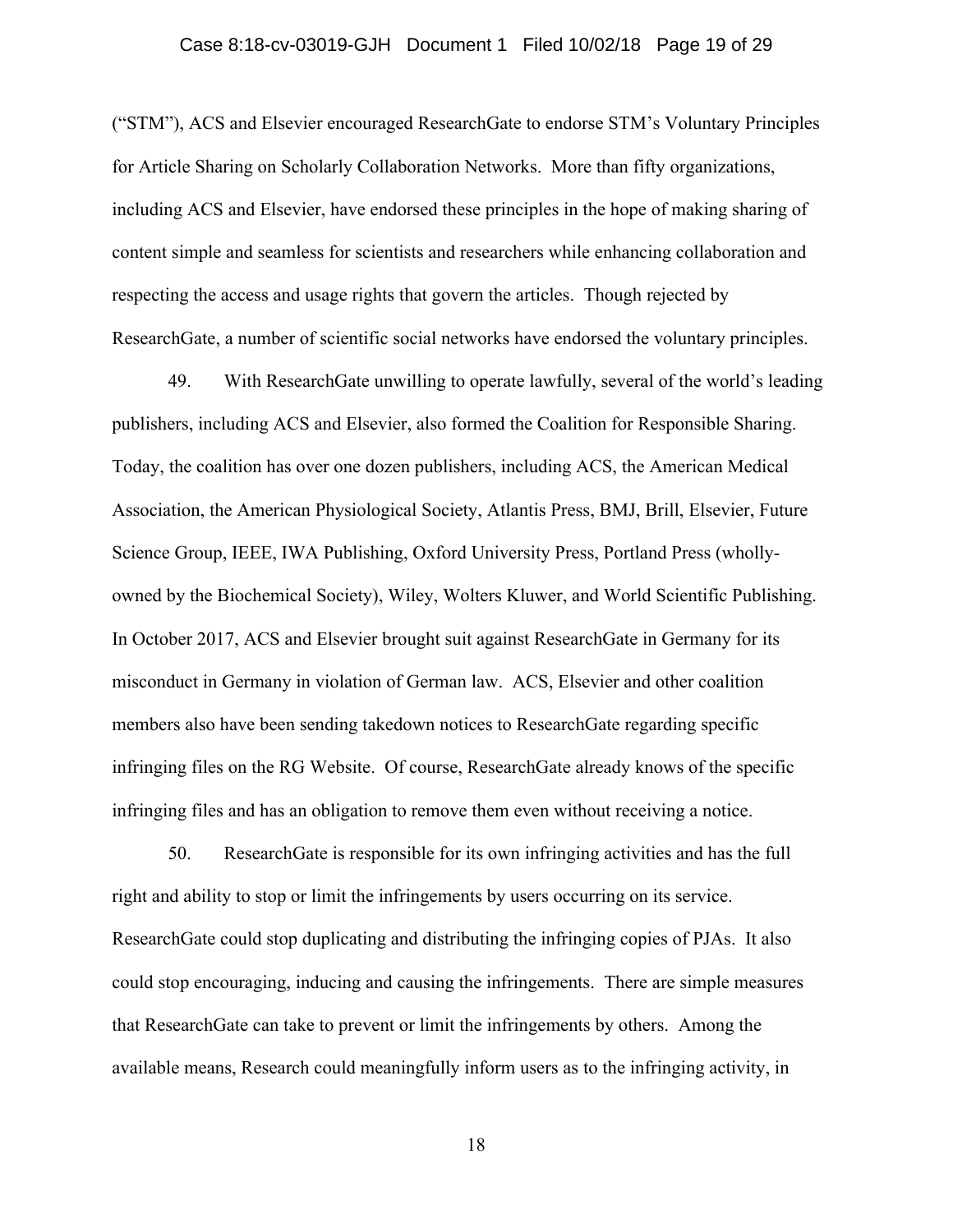## Case 8:18-cv-03019-GJH Document 1 Filed 10/02/18 Page 20 of 29

order to deter it. ResearchGate could utilize technology that detects and limits the infringing activity. ResearchGate could enforce the Terms of Service for the RG Website, where it reserves the right to delete uploads, issue warnings, and suspend or terminate a user's access. ResearchGate controls who can upload materials to the RG Website. It also monitors use of the RG Website. ResearchGate acts when it deems it in its interests to do so. The infringing activity and specific infringements are readily apparent to anyone, including ResearchGate. It sees the PJAs, including those bearing logos and copyright notices that make the infringement obvious. Yet, because the infringing activity is central to its business model, ResearchGate has chosen not to prevent or limit it.

51. As a result of the coalition's efforts, ResearchGate has removed from public view (at least temporarily) a significant number of infringing copies of PJAs. ResearchGate has not shared any information about what it removed or why, or the present status of the infringing copies. It is clear though that the infringing activity remains rampant.

#### **Harm**

52. ResearchGate's misconduct has caused and continues to cause harm to ACS, Elsevier and many others. Search engine query results for the title of a PJA typically include the publication page on the RG Website among the highest-ranked results; in such circumstance, the infringing file on the RG Website directly competes with and displaces lawful channels for accessing the article. ACS and Elsevier suffer serious financial and reputational injury when their copyrights and exclusive rights under copyright are infringed. A substantial decline in revenue from these works could force ACS or Elsevier to cease publishing one or more additional works or journals. It also could strain the ability of ACS or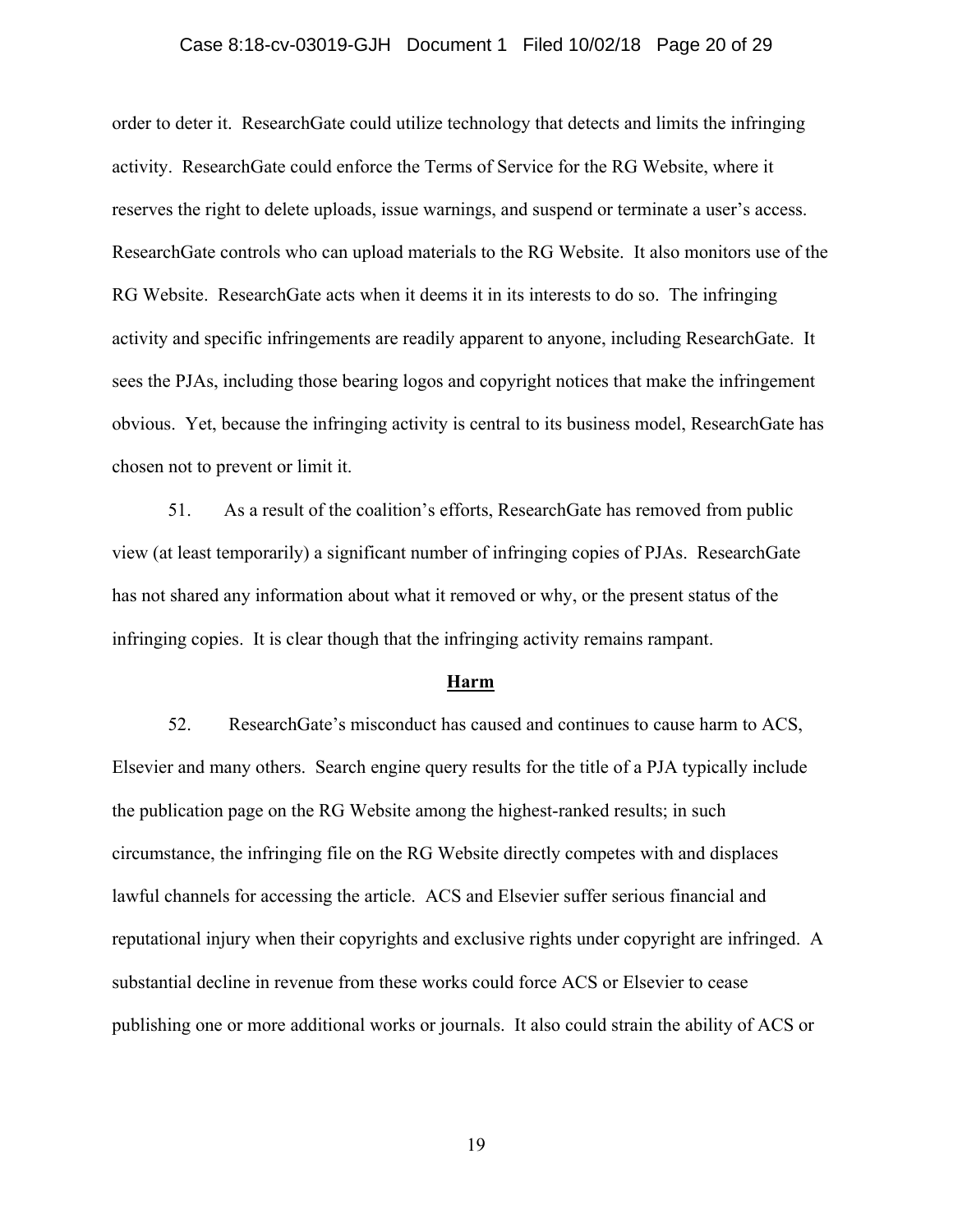## Case 8:18-cv-03019-GJH Document 1 Filed 10/02/18 Page 21 of 29

Elsevier to ensure that articles remain discoverable and accessible. This would adversely impact the creation of new works, scholarly endeavor, and scientific progress.

53. ResearchGate's infringing activity also damages the integrity of the scientific record. ResearchGate's blending of unauthorized copies of peer-reviewed articles with various other versions and content can cause confusion and obfuscate the scientific record. For instance, a scientist, researcher or healthcare professional accessing a copy of the PJA on the RG Website—instead of on ScienceDirect or the ACS platform—will not necessarily be aware of corrections, retractions, updates, and linked information such as research data. Likewise, content on the RG Website is often presented in combination with other data and drafts, potentially making it unclear to readers whether they are looking at the latest, peer-reviewed version of the article. ResearchGate exacerbates those risks where it has replaced the original hyperlinks within the PJAs with links to publication pages on the RG Website, as well as removing or failing to maintain the metadata within the files. The resulting confusion can hinder sound decision-making and novel contributions to research. In the case of medical research and health care delivery, there can be serious consequences for treatment decisions and patient-care outcomes.

## **FIRST CLAIM FOR RELIEF (Direct Copyright Infringement)**

54. ACS and Elsevier re-allege and incorporate by reference the allegations set forth above in paragraphs 1-53.

55. ResearchGate, without permission or consent of ACS or Elsevier, has made unauthorized reproductions of Plaintiffs' Works, including, but not limited to, works listed in Exhibit A hereto. ResearchGate, without permission or consent of ACS or Elsevier, also has made unauthorized distributions to the public and unauthorized public displays of Plaintiffs'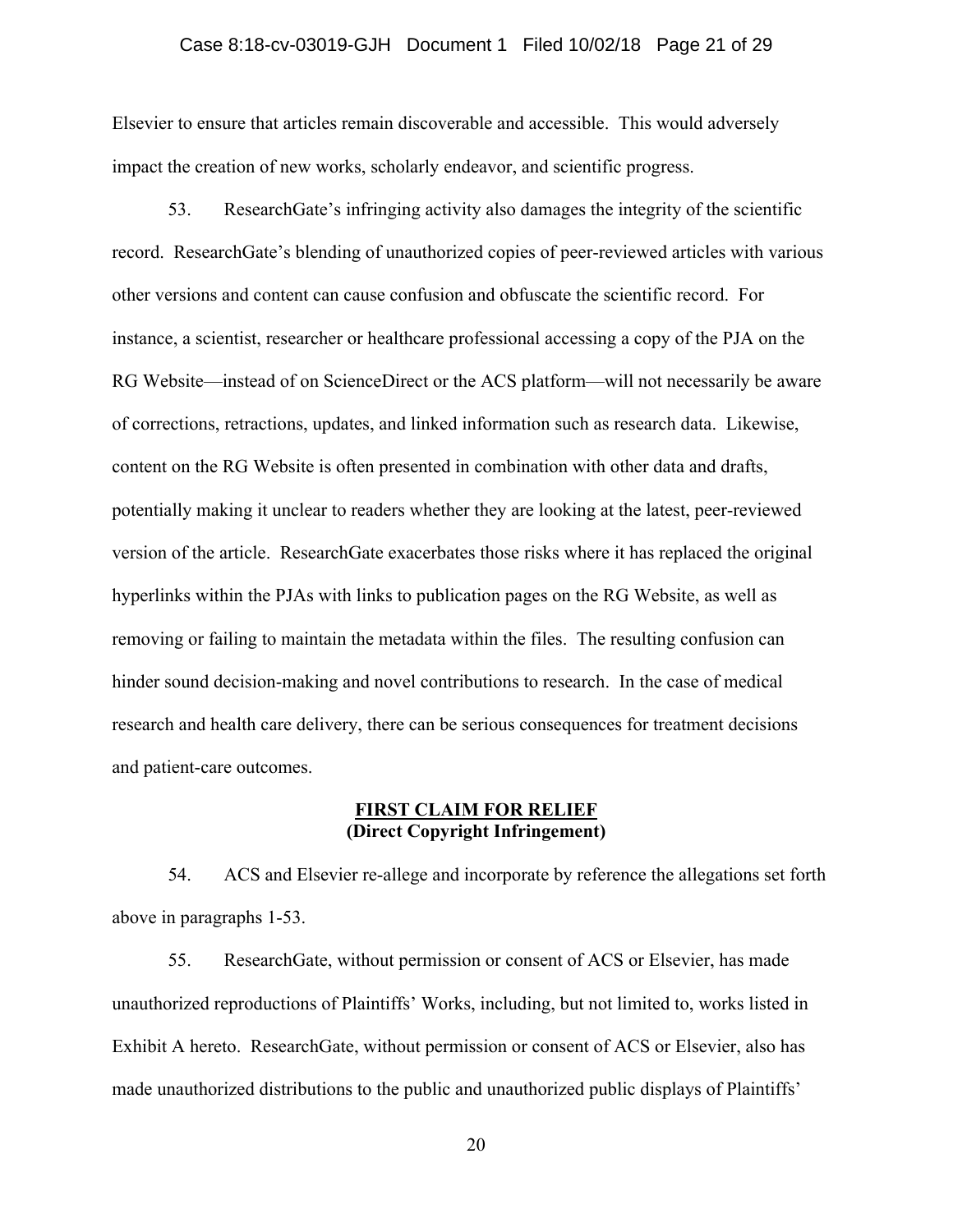## Case 8:18-cv-03019-GJH Document 1 Filed 10/02/18 Page 22 of 29

Works, including, but not limited to, works listed in Exhibit A hereto. ResearchGate's conduct constitutes direct infringement of the exclusive rights of ACS and Elsevier under the Copyright Act in violation of 17 U.S.C. §§ 106(1), (3), and (5).

56. Each infringement of the rights of ACS or Elsevier in one of Plaintiffs' Works constitutes a separate and distinct act of infringement.

57. ResearchGate's unlawful conduct, as set forth above, is willful, intentional and purposeful, in reckless disregard of and indifference to ACS' and Elsevier's rights.

58. ResearchGate's actions described above have caused and will continue to cause irreparable damage to ACS and Elsevier, for which they have no remedy at law. Unless this Court restrains ResearchGate from continuing its infringement of ACS' and Elsevier's copyrights, these injuries will continue to occur in the future. Pursuant to 17 U.S.C.  $\S$  502, ACS and Elsevier are accordingly entitled to injunctive relief restraining ResearchGate from further infringement.

59. As a direct and proximate result of ResearchGate's infringement, ACS and Elsevier are entitled to up to the maximum statutory damages, pursuant to 17 U.S.C. § 504(c), in the amount of up to \$150,000 with respect to each work infringed. Alternatively, at the election of ACS and Elsevier, pursuant to 17 U.S.C. § 504(b), they shall be entitled to their actual damages plus ResearchGate's profits from infringement, as will be proven at trial.

60. ACS and Elsevier are entitled to their costs, including reasonable attorneys' fees, pursuant to 17 U.S.C. § 505.

## **SECOND CLAIM FOR RELIEF (Inducement of Copyright Infringement)**

61. ACS and Elsevier re-allege and incorporate by reference the allegations set forth above in paragraphs 1-53.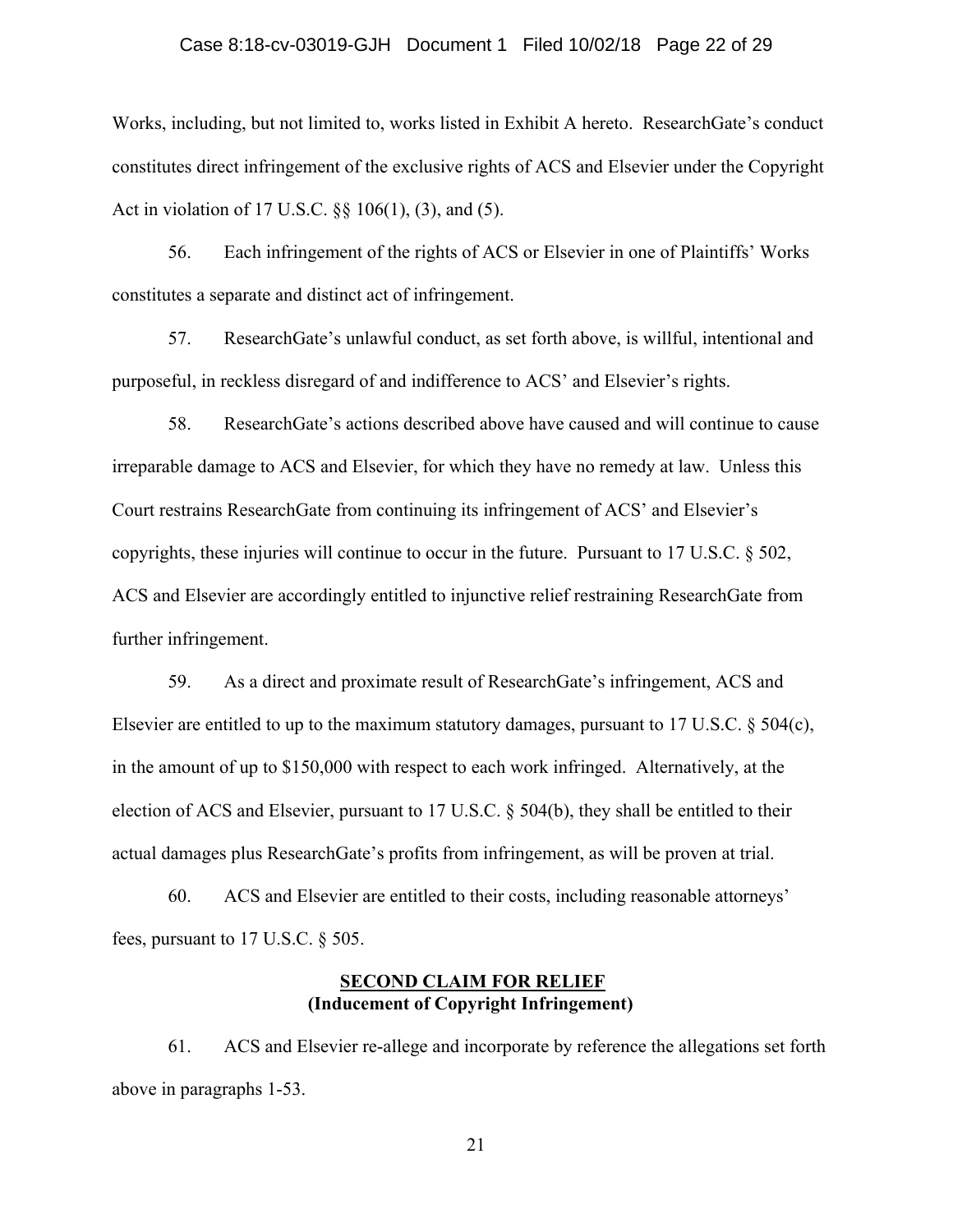## Case 8:18-cv-03019-GJH Document 1 Filed 10/02/18 Page 23 of 29

62. As set forth herein, users have uploaded to and downloaded from the RG Website unauthorized copies of Plaintiffs' Works, in violation of the exclusive rights of ACS and Elsevier to reproduce and distribute those works, including, but not limited to, the works listed in Exhibit A. The scope of this infringement is enormous.

63. ResearchGate is liable under the Copyright Act for inducing the direct infringements described above. ResearchGate operates its file sharing / download service with the object of promoting its use to infringe the copyrights of ACS, Elsevier and others.

64. ResearchGate's inducement of copyright infringement is obvious from, among other things: (a) ResearchGate's attempt to attract users and revenue by assembling an easily searchable and accessible library of infringing copies of PJAs; (b) ResearchGate's structuring its file sharing / download service around unauthorized copies of PJAs, including even creating webpages targeting specific PJAs and the journals in which they appear; (c) ResearchGate's uploading unauthorized copies of PJAs; (d) ResearchGate's use of a "Request full-text" feature for one stranger to ask another stranger to upload a copy of a PJA that ResearchGate knows cannot be copied lawfully onto its commercial service for unlimited downloading; (e) ResearchGate's misleading statements encouraging the infringement, including under the false premise that it is lawful self-archiving; (f) ResearchGate's emails and messages to users prompting infringing uploads; (g) ResearchGate's failure to use available means to limit the widespread infringement; and (h) ResearchGate's targeting of advertising to infringing files and users thereof. Through these activities, among others, ResearchGate knowingly and intentionally entices, persuades, and causes users of the RG Website to upload and download, without authorization, the copyrighted journal articles of ACS and Elsevier, including but not limited to, those listed in Exhibit A hereto.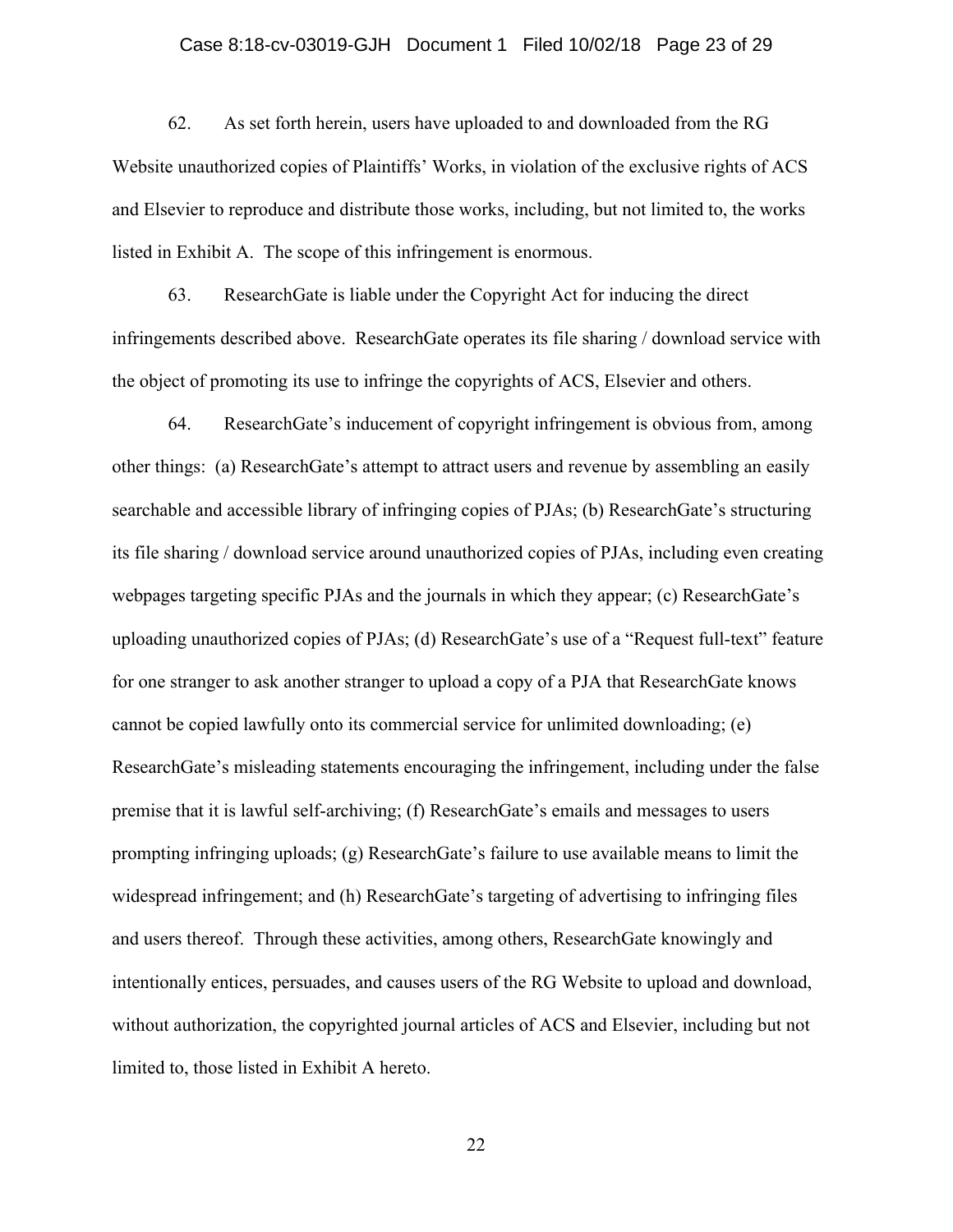## Case 8:18-cv-03019-GJH Document 1 Filed 10/02/18 Page 24 of 29

65. Each infringement of the rights of ACS or Elsevier in one of Plaintiffs' Works constitutes a separate and distinct act of infringement.

66. ResearchGate's unlawful conduct, as set forth above, is willful, intentional and purposeful, in reckless disregard of and indifference to ACS' and Elsevier's rights.

67. ResearchGate's actions described above have caused and will continue to cause irreparable damage to ACS and Elsevier, for which they have no remedy at law. Unless this Court restrains ResearchGate from continuing its infringement of ACS' and Elsevier's copyrights, these injuries will continue to occur in the future. Pursuant to 17 U.S.C. § 502, ACS and Elsevier are accordingly entitled to injunctive relief restraining ResearchGate from further infringement.

68. As a direct and proximate result of ResearchGate's infringement, ACS and Elsevier are entitled to up to the maximum statutory damages, pursuant to 17 U.S.C. § 504(c), in the amount of up to \$150,000 with respect to each work infringed. Alternatively, at the election of ACS and Elsevier, pursuant to 17 U.S.C. § 504(b), they shall be entitled to their actual damages plus ResearchGate's profits from infringement, as will be proven at trial.

69. ACS and Elsevier are entitled to their costs, including reasonable attorneys' fees, pursuant to 17 U.S.C. § 505.

## **THIRD CLAIM FOR RELIEF (Contributory Copyright Infringement)**

70. ACS and Elsevier re-allege and incorporate by reference the allegations set forth above in paragraphs 1-53.

71. As set forth herein, users have uploaded to and downloaded from the RG Website unauthorized copies of Plaintiffs' Works, in violation of the exclusive rights of ACS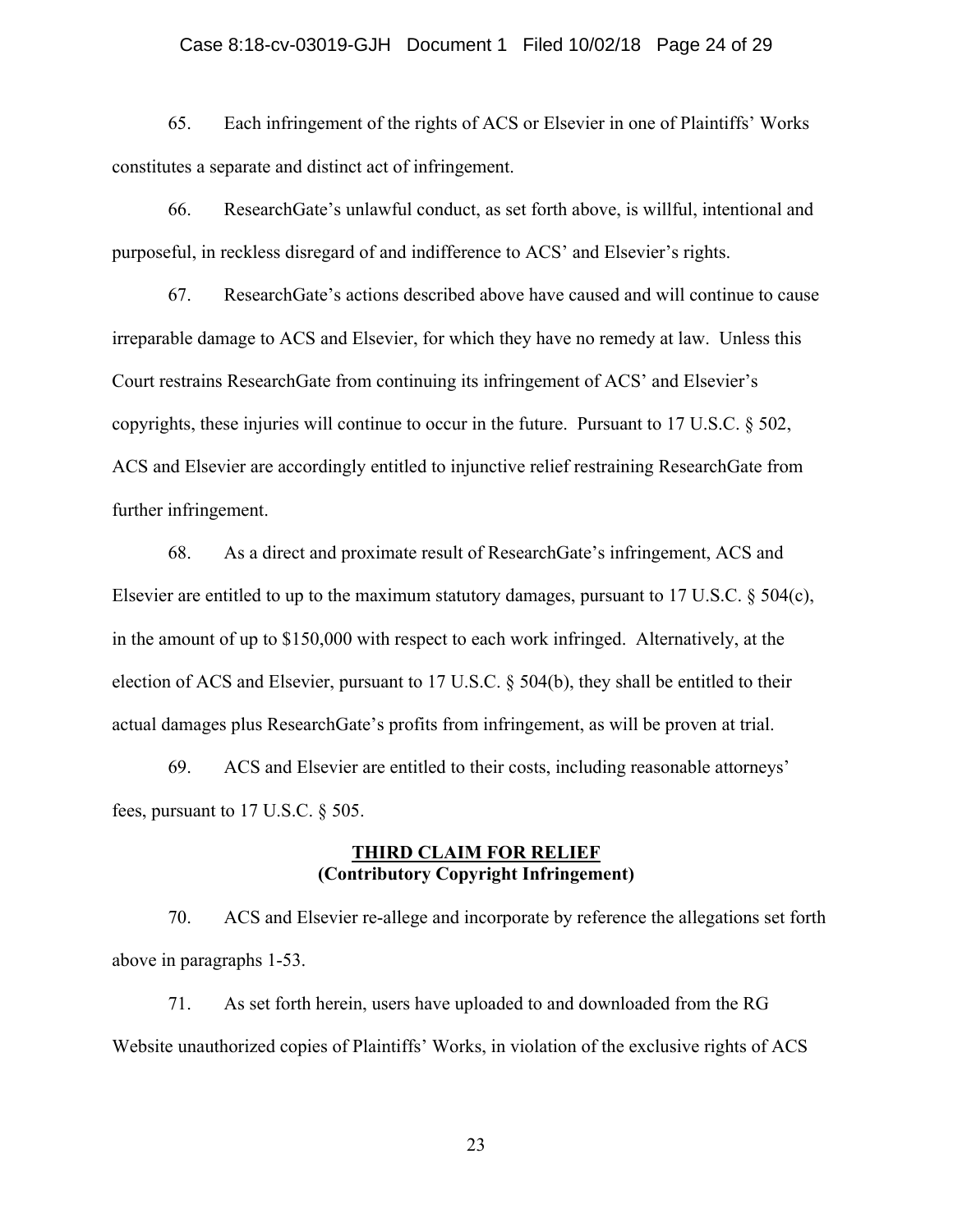### Case 8:18-cv-03019-GJH Document 1 Filed 10/02/18 Page 25 of 29

and Elsevier to reproduce and distribute those works, including, but not limited to, the works listed in Exhibit A. The scope of this infringement is enormous.

72. ResearchGate is liable as a contributory copyright infringer for the direct infringements described above. ResearchGate has actual and constructive knowledge of the infringing activity and specific infringements that occur when users upload to and download from the RG Website unauthorized copies of PJAs, including, but not limited to, Plaintiffs' Works listed within Exhibit A. Nevertheless, ResearchGate knowingly encourages, causes and materially contributes to such unauthorized uploading and downloading of those works. ResearchGate therefore is contributorily liable for the unauthorized reproduction and distribution of those works.

73. Each infringement of the rights of ACS or Elsevier in one of Plaintiffs' Works constitutes a separate and distinct act of infringement.

74. ResearchGate's unlawful conduct, as set forth above, is willful, intentional and purposeful, in reckless disregard of and indifference to ACS' and Elsevier's rights.

75. ResearchGate's actions described above have caused and will continue to cause irreparable damage to ACS and Elsevier, for which they have no remedy at law. Unless this Court restrains ResearchGate from continuing its infringement of ACS' and Elsevier's copyrights, these injuries will continue to occur in the future. Pursuant to 17 U.S.C. § 502, ACS and Elsevier are accordingly entitled to injunctive relief restraining ResearchGate from further infringement.

76. As a direct and proximate result of ResearchGate's infringement, ACS and Elsevier are entitled to up to the maximum statutory damages, pursuant to 17 U.S.C. § 504(c), in the amount of up to \$150,000 with respect to each work infringed. Alternatively, at the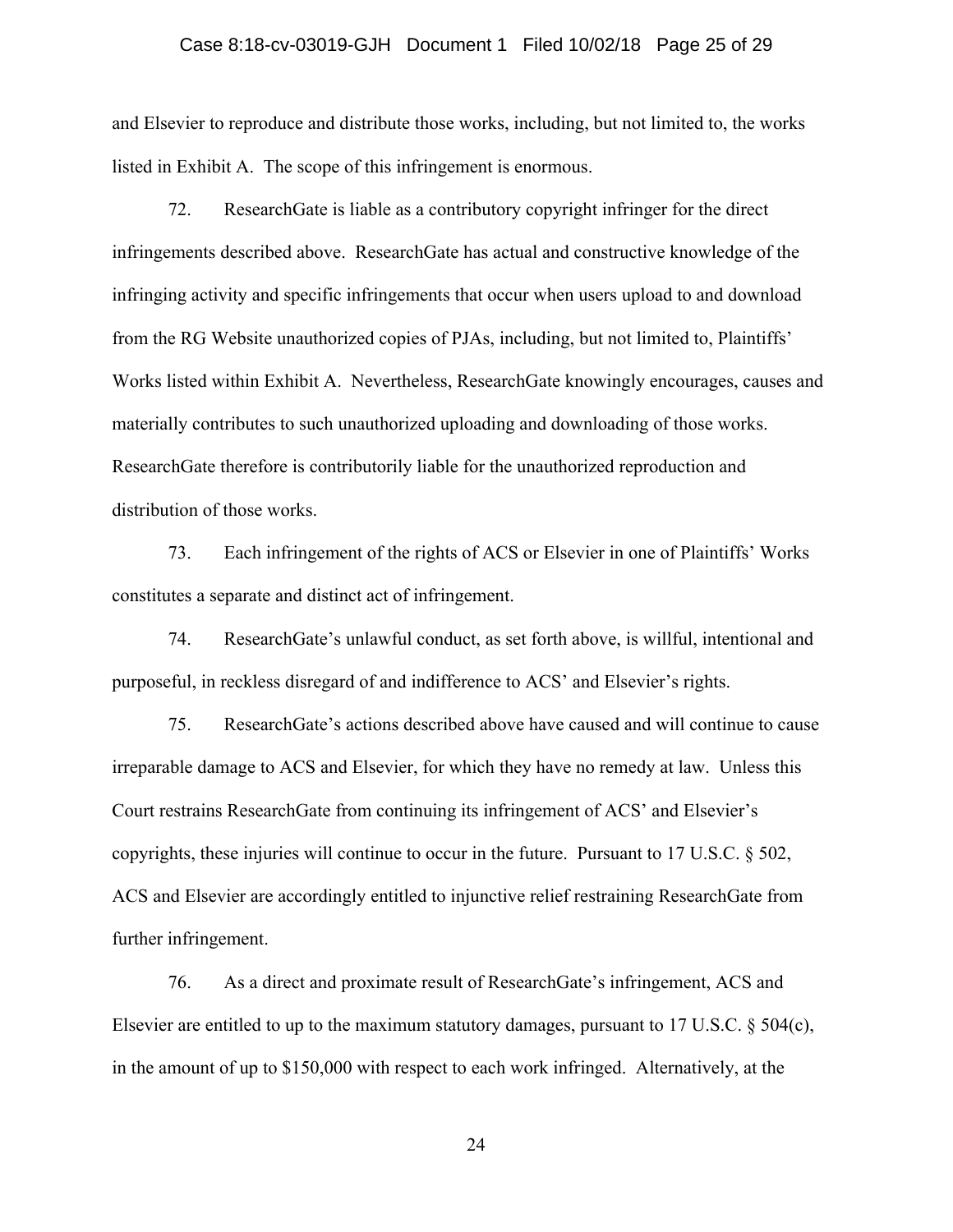### Case 8:18-cv-03019-GJH Document 1 Filed 10/02/18 Page 26 of 29

election of ACS and Elsevier, pursuant to 17 U.S.C. § 504(b), they shall be entitled to their actual damages plus ResearchGate's profits from infringement, as will be proven at trial.

77. ACS and Elsevier are entitled to their costs, including reasonable attorneys' fees, pursuant to 17 U.S.C. § 505.

## **FOURTH CLAIM FOR RELIEF (Vicarious Copyright Infringement)**

78. ACS and Elsevier re-allege and incorporate by reference the allegations set forth above in paragraphs 1-53.

79. As set forth herein, users of the RG Website upload to and download from the RG Website unauthorized copies of Plaintiffs' Works, in violation of the exclusive rights of ACS and Elsevier to reproduce and distribute those works, including, but not limited to, the works listed on Exhibit A. The scope of this infringement is enormous.

80. ResearchGate is liable as a vicarious copyright infringer for the direct infringements described above. ResearchGate has the legal and practical right and ability to supervise and control the infringing activities that occur through the use of the RG Website, and at all relevant times has had a financial interest in, and derived direct financial benefit from, the infringing use of the RG Website. ResearchGate has refused to take reasonable steps to prevent the widespread infringement. ResearchGate is therefore vicariously liable for the unauthorized reproduction and distribution of Plaintiffs' Works, including but not limited to those listed in Exhibit A hereto.

81. Each infringement of the rights of ACS or Elsevier in one of Plaintiffs' Works constitutes a separate and distinct act of infringement.

82. ResearchGate unlawful conduct, as set forth above, is willful, intentional and purposeful, in reckless disregard of and indifference to ACS' and Elsevier's rights.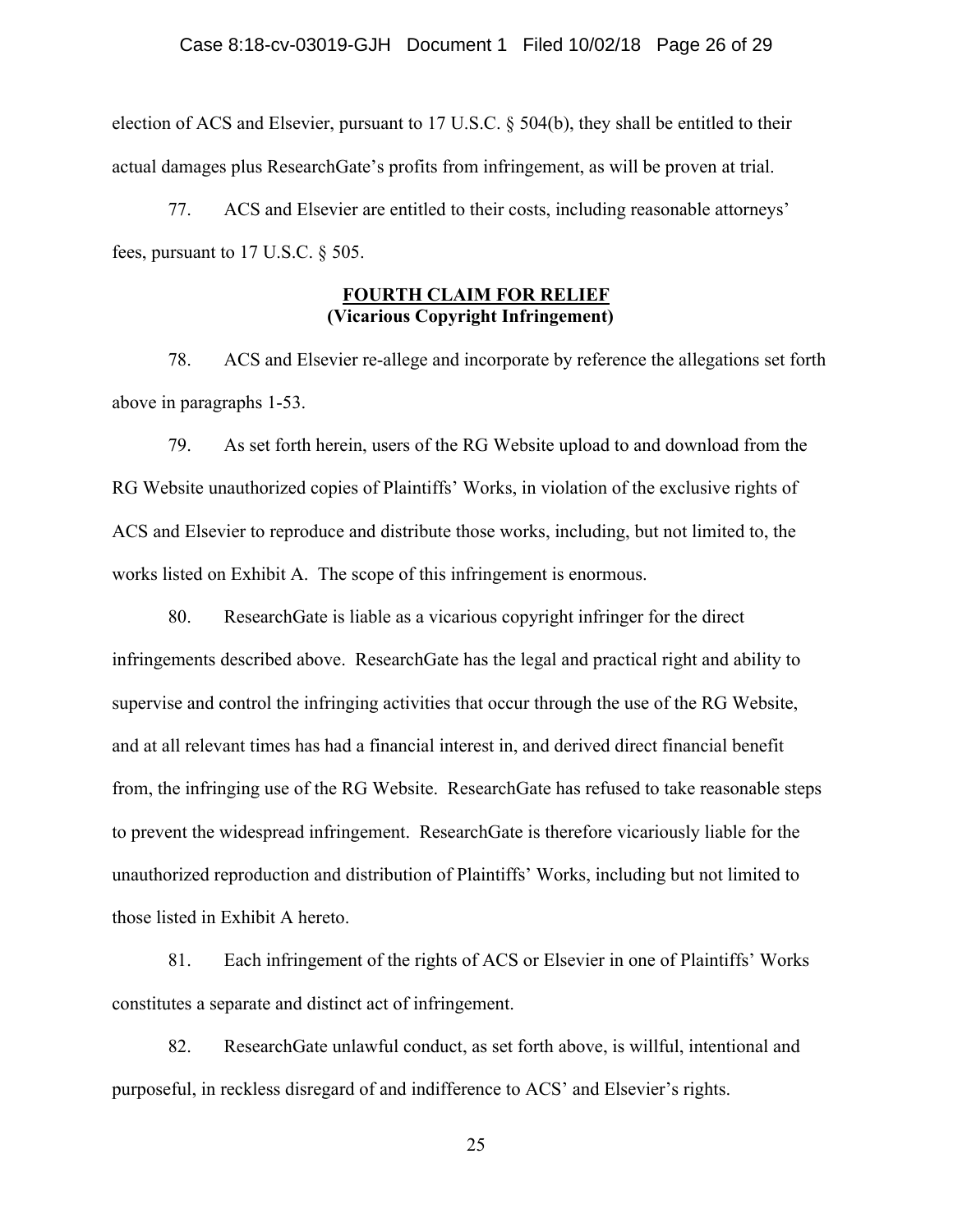## Case 8:18-cv-03019-GJH Document 1 Filed 10/02/18 Page 27 of 29

83. ResearchGate's actions described above have caused and will continue to cause irreparable damage to ACS and Elsevier, for which they have no remedy at law. Unless this Court restrains ResearchGate from continuing its infringement of ACS' and Elsevier's copyrights, these injuries will continue to occur in the future. Pursuant to 17 U.S.C. § 502, ACS and Elsevier are accordingly entitled to injunctive relief restraining ResearchGate from further infringement.

84. As a direct and proximate result of ResearchGate's infringement, ACS and Elsevier are entitled to up to the maximum statutory damages, pursuant to 17 U.S.C.  $\S$  504(c), in the amount of up to \$150,000 with respect to each work infringed. Alternatively, at the election of ACS and Elsevier, pursuant to 17 U.S.C. § 504(b), they shall be entitled to their actual damages plus ResearchGate's profits from infringement, as will be proven at trial.

85. ACS and Elsevier are entitled to their costs, including reasonable attorneys' fees, pursuant to 17 U.S.C. § 505.

#### **PRAYER FOR RELIEF**

WHEREFORE, ACS and Elsevier pray for judgment from this Court as follows:

- 1. A declaration that ResearchGate has committed willful copyright infringement;
- 2. An order enjoining ResearchGate and its officers, agents, servants, employees, attorneys, and other persons who are in active concert or participation with each or any of them, from directly or indirectly reproducing, distributing, displaying, or otherwise infringing, or causing, enabling, facilitating, encouraging, or inducing the reproduction, distribution, display, or other infringement of, any of the respective copyrights owned or exclusively controlled, in whole or in part, by ACS or Elsevier, whether now in existence or hereinafter created;